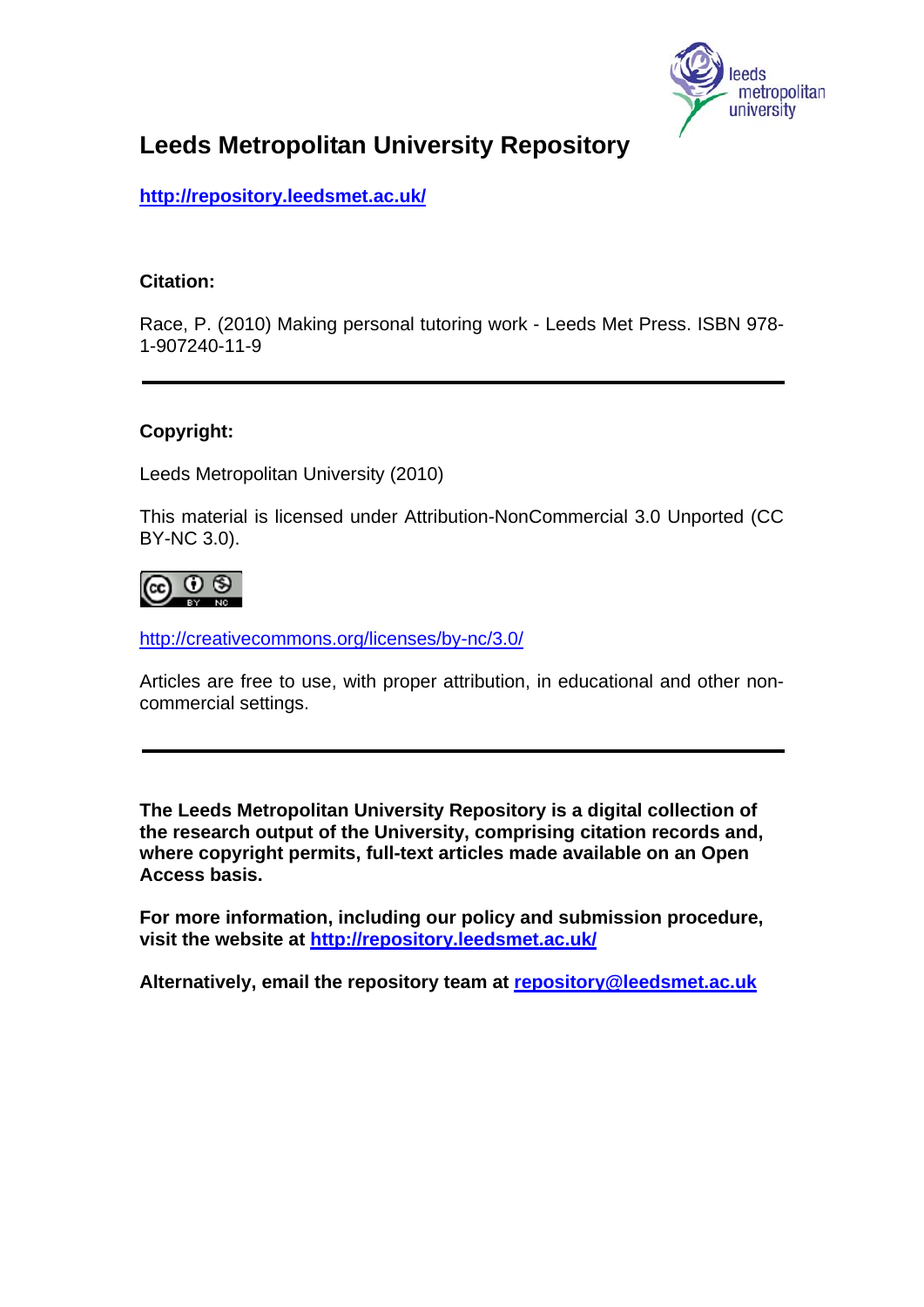# Making personal tutoring work



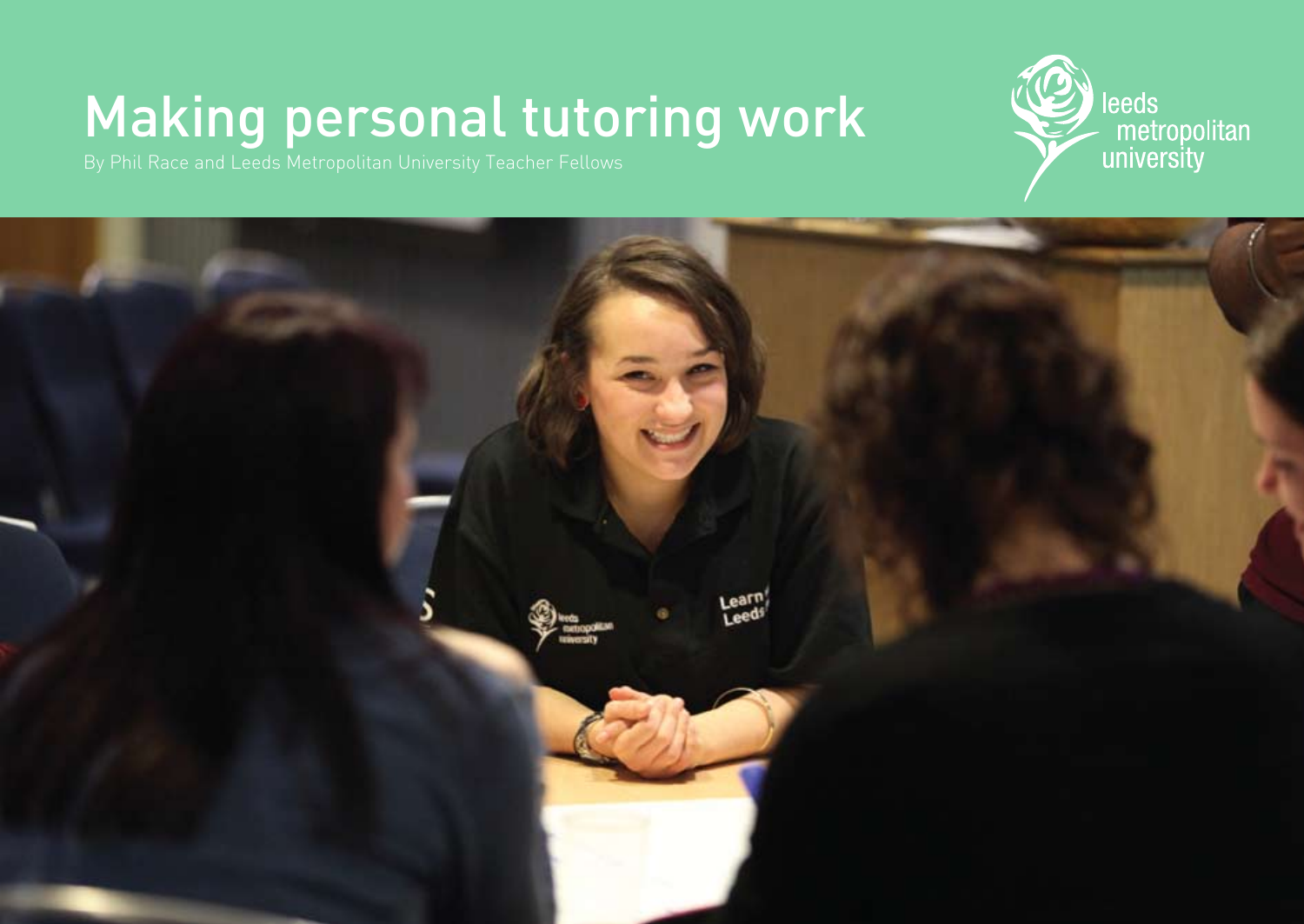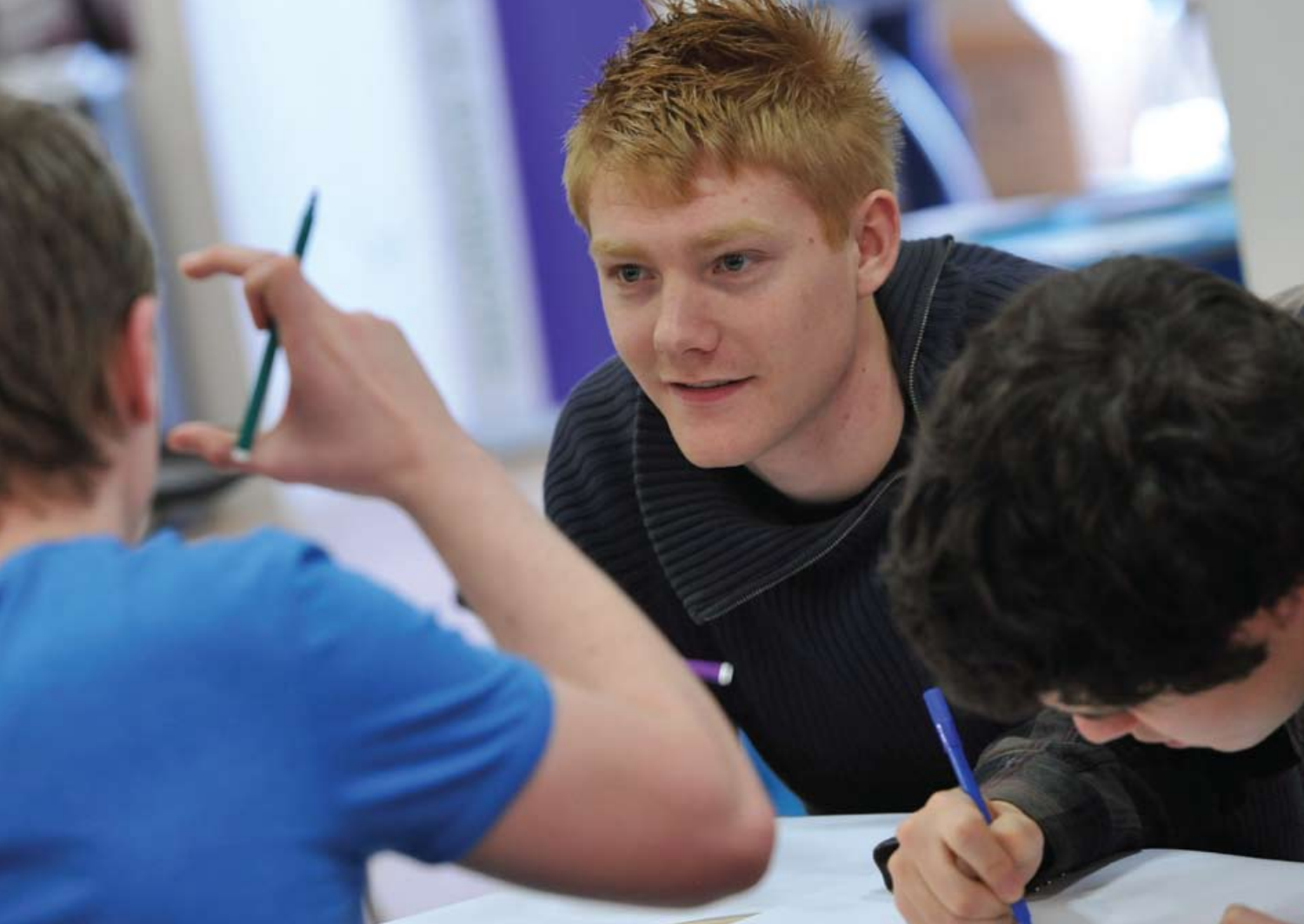# **Contents**

| <b>About this booklet</b>                                                                                                                                                                                                                                                                                                                                                                                                      | $\overline{2}$ | An example of a Leeds Met personal tutor specification                                                                                                                                                                                                                          |
|--------------------------------------------------------------------------------------------------------------------------------------------------------------------------------------------------------------------------------------------------------------------------------------------------------------------------------------------------------------------------------------------------------------------------------|----------------|---------------------------------------------------------------------------------------------------------------------------------------------------------------------------------------------------------------------------------------------------------------------------------|
| Ten ways to help your tutees                                                                                                                                                                                                                                                                                                                                                                                                   | 3              | Explaining to students how personal tutoring is intended to work                                                                                                                                                                                                                |
| Help your tutees to become ready for assessment<br>Negotiate agreements with tutees<br>Help your tutees to make sense of their targets<br>Help your tutees to see the importance of becoming better at<br>learning<br>Help your tutees to manage their time<br>Help your tutees to set their own (realistic) deadlines<br>Help your tutees to balance their act<br>Help your tutees to identify questions and seek the answers |                | Interacting with students: mapping personal<br>14<br>tutor 'interventions'<br>'Enabling' interventions<br>'Supportive' interventions<br>'Prescriptive' interventions<br>'Informative' interventions<br>'Confronting' interventions<br>Actions beyond personal tutoring meetings |
| to them                                                                                                                                                                                                                                                                                                                                                                                                                        |                | Personal tutoring in practice at Leeds Met<br>17                                                                                                                                                                                                                                |
| Help your tutees to become better readers<br>Help your tutees to get their revision act together                                                                                                                                                                                                                                                                                                                               |                | What can personal tutors actually do?<br>What else would you like to be able to do as a personal tutor?                                                                                                                                                                         |
| What exactly is personal tutoring?<br>What do students need?<br>Building on good practice<br>The wider perspective                                                                                                                                                                                                                                                                                                             | 7              | Important qualities for a good personal tutor<br>How did you learn to be a personal tutor?<br>Identifying barriers to effective personal tutoring<br>Getting specialist help<br>Success stories                                                                                 |
| Towards a role specification for personal tutors<br>General responsibilities as a personal tutor<br>Specific responsibilities as a personal tutor                                                                                                                                                                                                                                                                              | 10             | 27<br>References and further reading<br><b>Resources at Leeds Met</b><br>28                                                                                                                                                                                                     |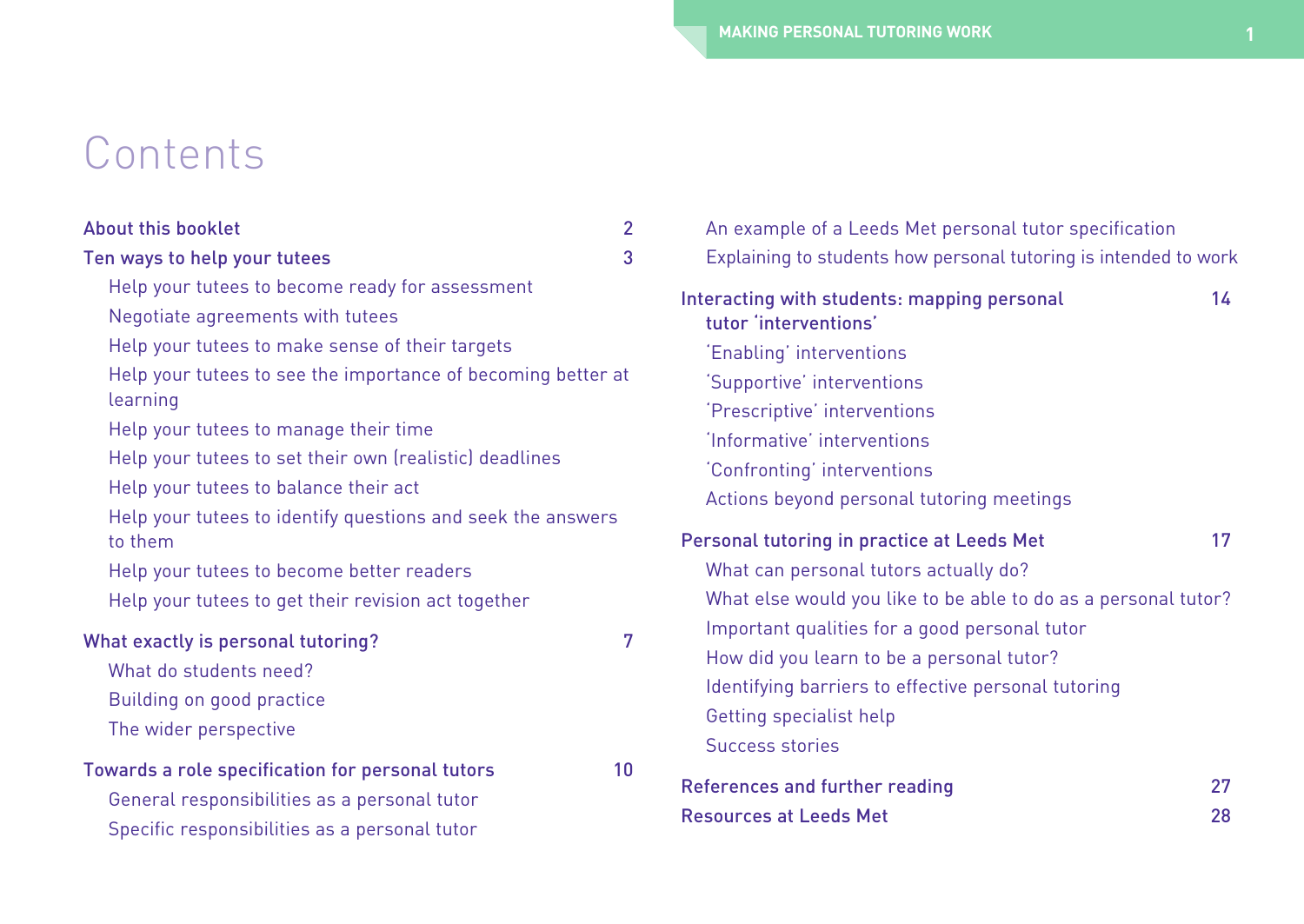# About this booklet

The aim of this booklet is to bring together various ideas and models about personal tutoring, so that you can build on a range of experience to make personal tutoring work well for your students – and of course for yourself. In a large university, personal tutoring necessarily takes different forms across the institution, depending on subject discipline, class size and course design. When personal tutoring goes well, students remember their tutors for years, and often maintain contact with them.

An audit on the use of personal tutors conducted by KPMG for Leeds Metropolitan University in 2010 (KPMG, 2010) suggested that:

- guidance and training for personal tutors on the role should be formalised
- consideration should be given to actively seeking feedback on the personal tutoring role from students
- specific student feedback on the allocation of personal tutors should be considered and best practice on allocation identified at Faculty level.

This booklet, drawn from experience across Leeds Metropolitan University, is intended to provide guidance for colleagues working towards optimising personal tutoring for students, and to share best practice already in place in the University.

There are numerous good reasons for building in face-to-face time with students, both individually and in small groups. Not least, feedback from students in the National Student Survey confirms that one of the things they most want from higher education is suitable contact with staff.

*"I just wanted you to know that I learnt a lot from you during my life in Leeds. I still cannot understand how a teacher can balance everything as you did. You were friendly, helpful, thoughtful, protector and understanding all the time. I just want to thank you again for everything you have done for me."*

# **Acknowledgements**

We acknowledge with gratitude the contributions to this booklet of Teacher Fellows at Leeds Metropolitan University and work on a pro bono basis by Professor Phil Race. This publication also draws on work by David Jaques (Jaques, 1989, 1992), by kind permission of the Oxford Centre for Staff and Learning Development, and his influence in developing ideas on the role of personal tutoring is gratefully acknowledged.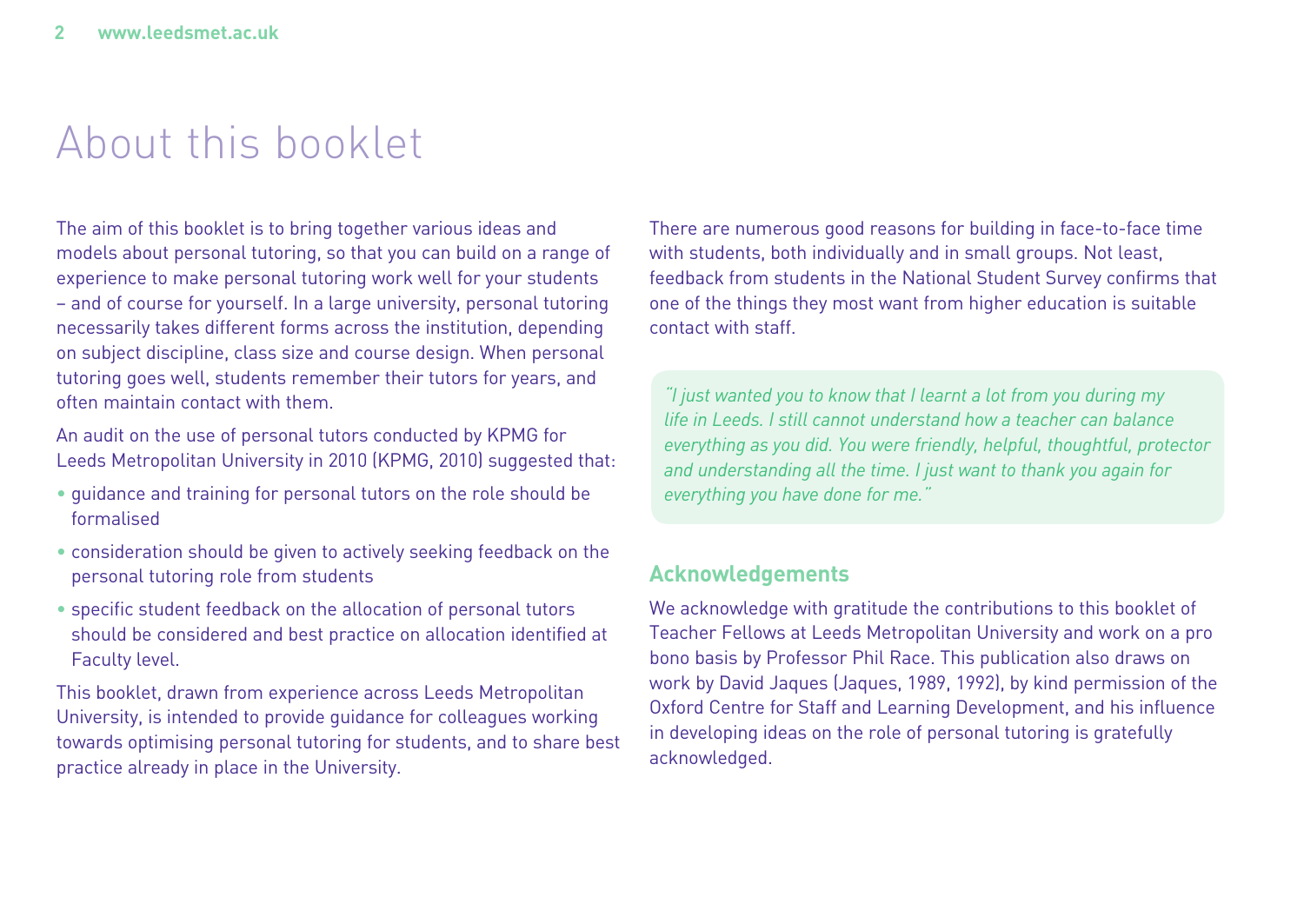# Ten ways to help your tutees

#### 1. Help your tutees to become ready for assessment

This is the sharp end of personal tutoring, not least because most forms of assessment involve winners and losers – and it is very uncomfortable to be a loser. Perhaps the most important attribute of excellent tutors is the ability to be perceived by students as helping them to put their best foot forward in the assessment battle. Even when tutors are going to be doing the assessment themselves, it is helpful for students to feel that everything possible is being done by their tutors to maximise their chances of succeeding at the assessment hurdle. Preparing for assessment should not degenerate into the 'guess what's in the tutor's mind' game – there should be no guesswork involved; students should have a clear idea of what their tutors are looking for.

In particular, it helps when personal tutors strive to help students to make sense of what they have learned, so that they have turned it into their own knowledge and have a sense of ownership of their achievement well before the time when they are required to demonstrate evidence of their achievement of the learning outcomes.

#### 2. Negotiate agreements with tutees

Some call these 'learning contracts', but there's something more positive about the word 'agreement' even when it boils down to a contract. The main advantage of learning agreements is that they help students to take ownership of the need to learn, and that because it is an agreement they feel they have played a part in

working out the timescales involved, deciding what to learn, and how best to go about learning it, and at what level the learning needs to take place. The best ways of making it feel like an agreement to students is to ensure that they see that their tutors have their own parts to play in bringing the agreement to fruition.

#### 3. Help your tutees to make sense of their targets

In particular, help your tutees to see exactly what is meant by the intended learning outcomes. It is all very well to use phrases such as 'demonstrate your understanding of…' but students need to know exactly how they are expected in due course to do this. They need to know what the evidence will look like when they have 'understood' something to the level required, and what standards will be applied to this evidence. They need to understand the contexts in which this evidence will be generated – whether it is exams, coursework, practical work, independent work and so on. If you can help your tutees to see clearly what they are trying to achieve, they are much more likely to succeed in achieving it.

# 4. Help your tutees to see the importance of becoming better at learning

Study skills are important, not just in the context of helping students to succeed in their present studies, but for life in general. At the heart of lifelong learning are well-honed study skills. Your tutees will continue to need to learn new things far beyond the years when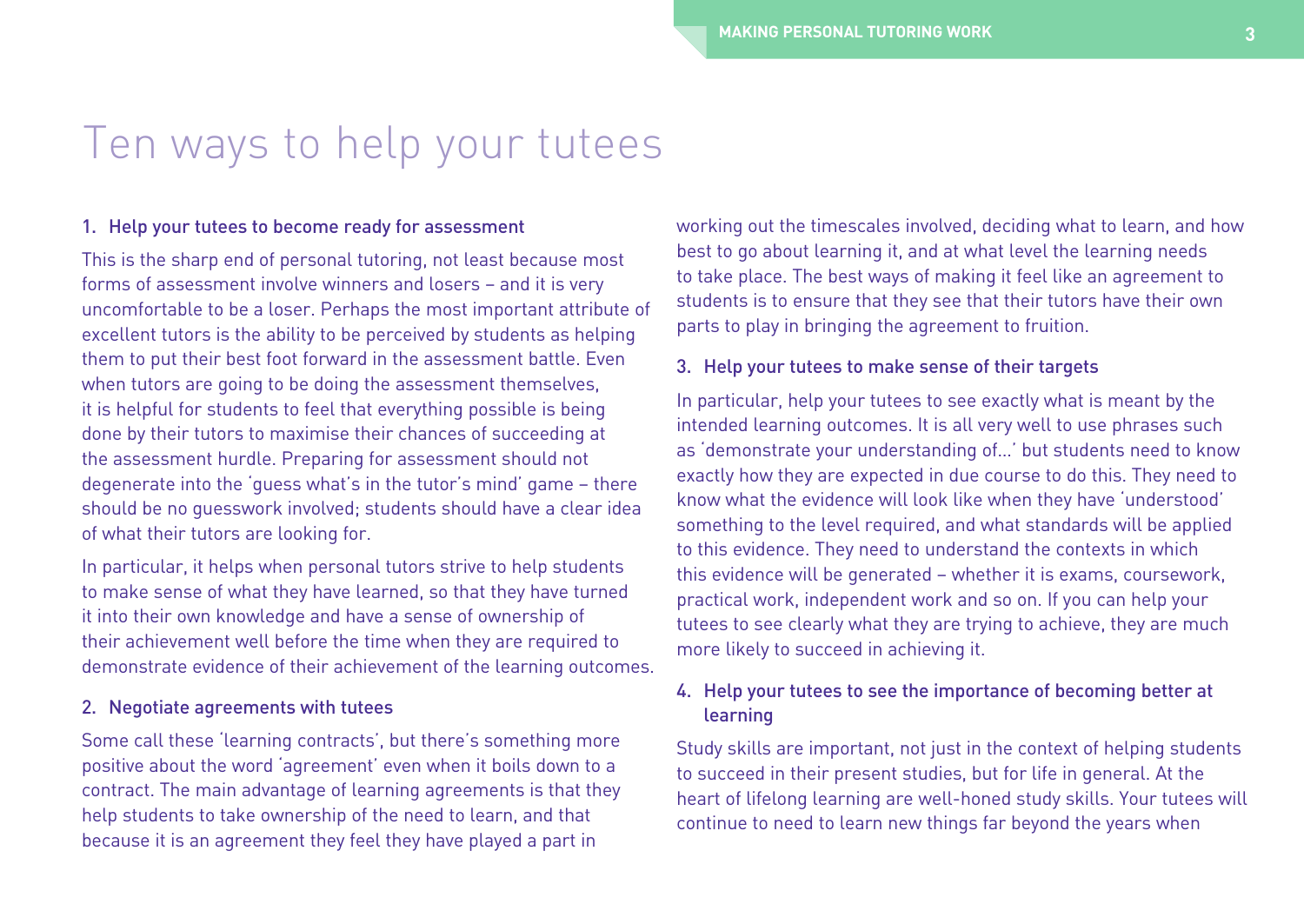they are involved in formal study, and the better they are able to take on new learning targets, and work systematically and purposefully towards achieving these targets, the better the quality of their future lives will be. Even when an element of learning has proved unsuccessful, there are usually useful study skills lessons to be gained from the experience. Study skills cannot be directly 'taught' – they are (like just about everything else) learned by doing, practice, trial and error, and experience. As a personal tutor you can help your tutees to respond to the trial and error, and learn productively from each experience.

#### 5. Help your tutees to manage their time

Time management is not only an essential study skill – it is a life skill. Probably the most important single element of time management is getting started on each task. Therefore you can help your tutees to get their learning underway, not least by pointing out that it is human nature to find 'work avoidance tactics' which delay getting started, but which when recognised as such can be addressed head-on. A task that has only been started for five minutes is much more likely to be completed than a task that has not yet been started. Therefore, where possible help by making sure that tasks get started in face-to-face contact time, even if only for those vital minutes that will allow your tutees to go away and continue them in their own time and at their own speed.

### 6. Help your tutees to set their own (realistic) deadlines

This goes hand-in-hand with formulating learning agreements. For most people, it is human nature to need deadlines. Any editor will confirm how important deadlines are in getting authors to complete articles or books – even when the deadlines are missed for good reasons. If there are no deadlines, many tasks falter in progress. Suggest to your tutees that they set their own deadlines for assignments and revision at least a week or two ahead of necessity. It is a great boost to their confidence to feel ahead of the game – and confidence breeds success.

#### 7. Help your tutees to balance their act

An important addition to good time management is good task management. In other words, help students to prioritise their tasks. This involves making sure that the important ones get done, and the less important ones aren't given too much time. You can help your tutees to work out what exactly are the most important tasks, and to put these at the top of their agenda. You can also help by advising on sensible limits for the important tasks, so that they don't swallow up all of your students' available time and energy, leaving other important tasks unstarted. Help your tutees to see that it can be better to do an hour's worth on each of three tasks than to spend all three hours on one task, especially if all three tasks contribute to the assessment agenda.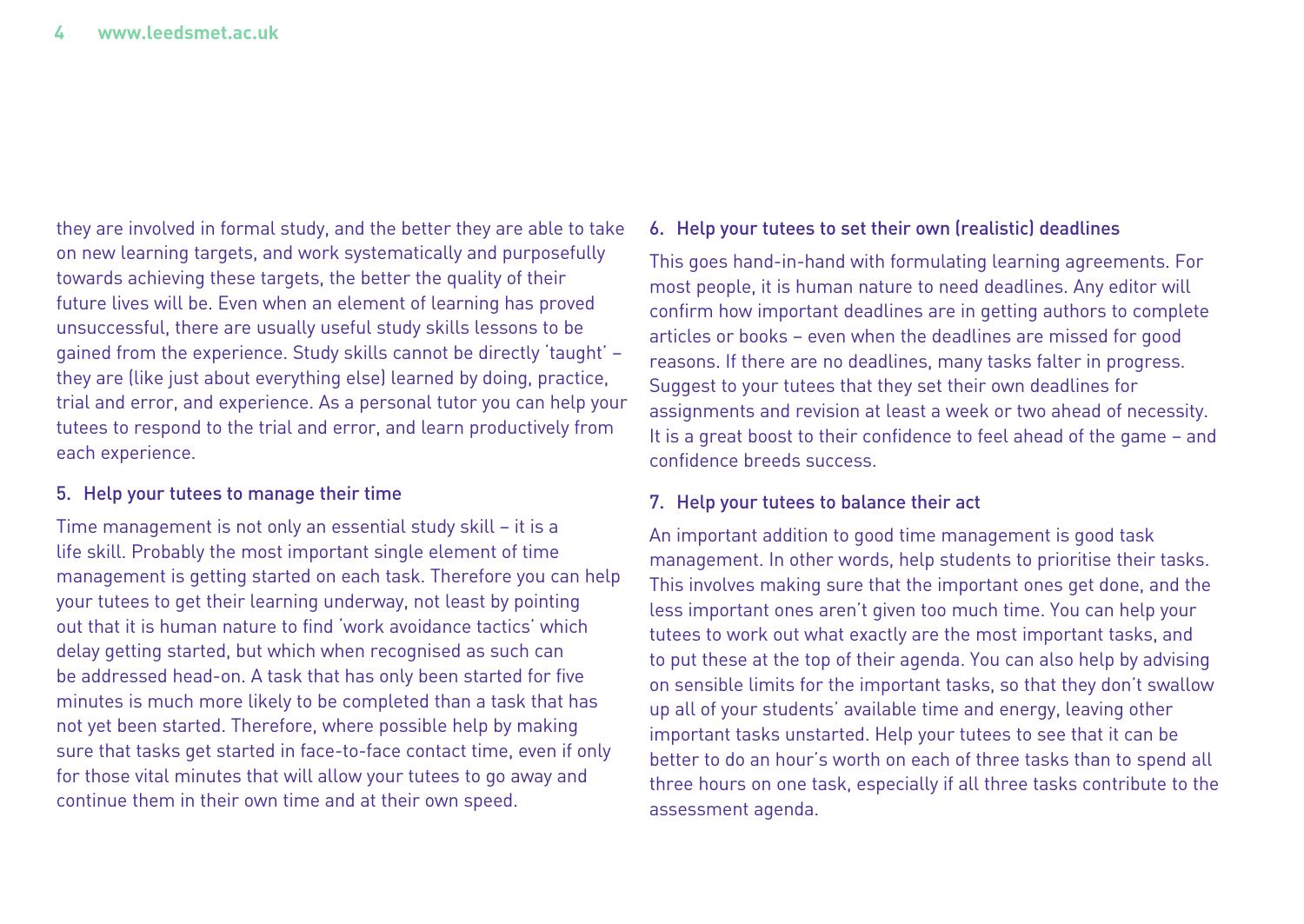### 8. Help your tutees to identify questions and seek the answers to them

"If I knew what the exam questions were going to be, I could easily prepare for the exam", many students say. But they *can* know what the questions are going to be. "Any important piece of information can simply be regarded as the answer to a question" is a useful way of helping students to think in terms of questions rather than information. Once they know what a question is, they can find out the answer in any of the following ways:

- Look it up in a book or handout
- Look it up on the internet
- Ask other students and see if they know the answer
- Ask other people
- Ask expert witnesses their tutors.

Encourage students to make question banks of their own. In other words, get them to jot down all the questions which they might some day need to be able to answer, to demonstrate their learning. It is useful to start with the intended learning outcomes, and turn these into long lists of very short, sharp questions, so that students get the message that if they can answer lots of straightforward questions, they can in fact usually answer much more complex questions.

It can be particularly useful to get students to make question banks in small groups, so that the range of questions is better, and to help them to learn from each other's questions. As a personal tutor you may be able to give valuable responses regarding which questions are the really important ones, to help to steer your tutees towards the main agendas of their learning.

#### 9. Help your tutees to become better readers

Not all students come from households where walls are lined with bookshelves. Not all students devour books. Indeed, for many students, reading is not a particularly pleasurable activity, unless they are reading about something about which they are already passionate.

You can help your tutees to realise that they don't have to devour books, but that all that may be needed is to use them successfully to find information from them. In other words, *information retrieval*  (whether from books or websites) does not necessarily mean reading everything in sight, but homing in to what's important. This goes back to starting reading with questions in mind. If students read a page of text pre-armed with five questions, they are much more likely to get what is intended out of the page than if they just 'read' it.

Help your tutees to become better at making good use of headings, sub-headings, contents pages and the indexes of books and journals. Help them to read in 'search and retrieve' mode, so they are looking for particular things and noting them down as they find them, rather than simply reading page after page vainly hoping that some of the information there will 'stick'.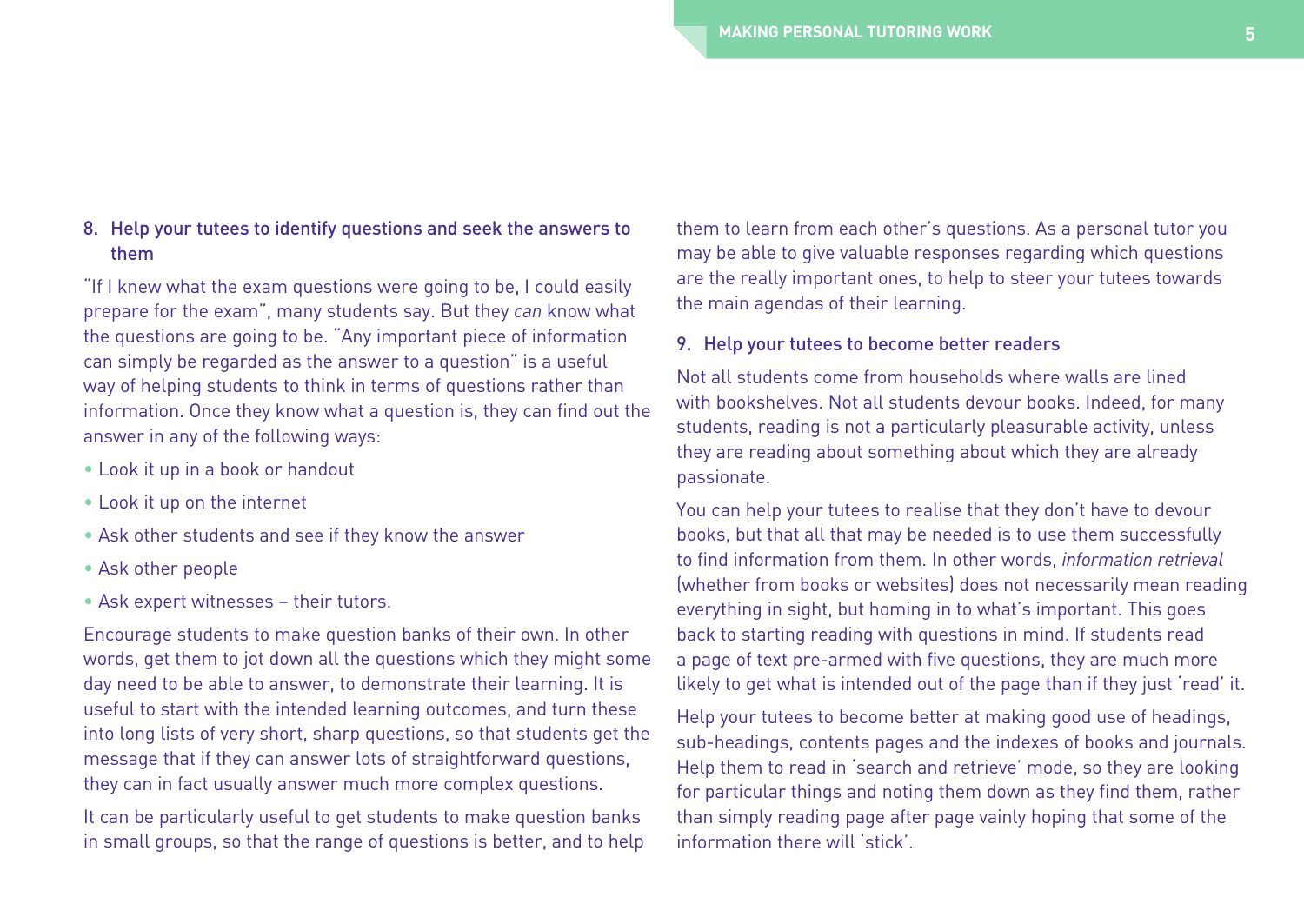### 10. Help your tutees to get their revision act together

Most students regard revision for tests or exams as a bore. This is all too often because they have previously tackled the job in boring ways. They have tried to 'learn' their subject materials in nonproductive ways, and become disillusioned.

A good start is for personal tutors to reinforce that revision is simply about systematically becoming better able to answer questions – that's what exams and tests actually measure. As with anything else, the best way to become better at something is to do it – and do it again – until it becomes second nature. Students who have practised answering a question seven times in a fortnight are very likely indeed to get it right the eighth time – in the test.

Another way you can help your tutees with revision is by alerting them to what *not* to revise. There's no point spending a lot of time and energy on learning something that won't or can't be the basis of a sensible exam or test question. Similarly, anything that isn't directly related to an intended learning outcome is not on the revision agenda – if it were important it would have been there among those intended outcomes.

You can remind your tutees that what is measured by tests and exams isn't what's in their heads – it's usually what comes out of their pens. In other words, it's their evidence of achievement of the intended learning outcomes that is the basis for assessment, and the best revision processes involve purposeful practice at evidencing that achievement.

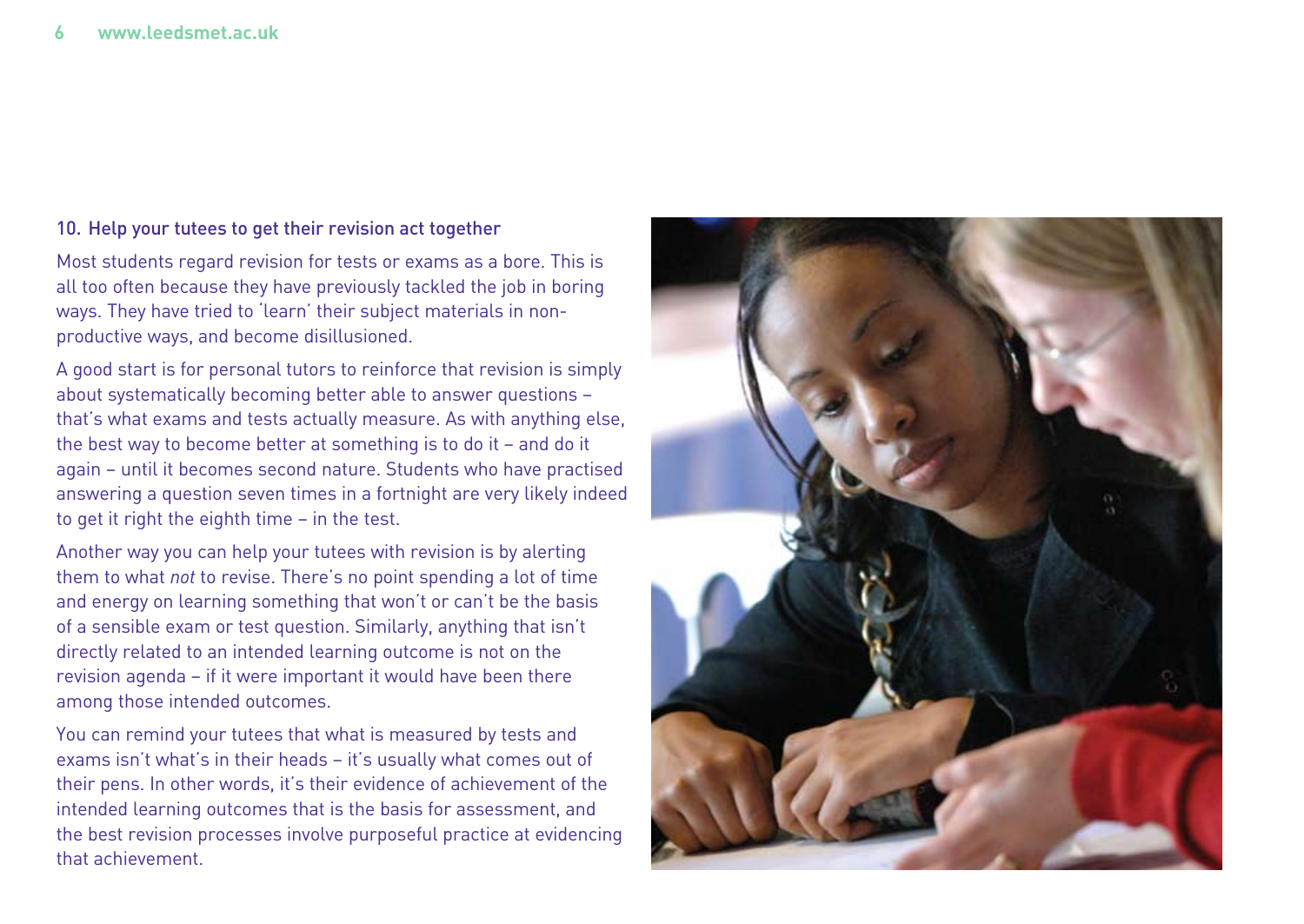# What exactly is personal tutoring?

Everyone who is involved in tutorial work agrees that there is no clear dividing line between academic and personal tutorials. Academic tutorials may be subject-related, while personal tutorials are normally thought of in terms of development of the 'whole student', but either kind of tutorial is likely to spill over into the other domain. Personal tutorials are usually regarded as one-to-one encounters between a student and a tutor, where the purpose is not to extend or deepen the academic understanding of the subjects being studied, but to support the student's learning in a much broader sense.

The tutor may be one of the lecturers involved in the student's course, or may be a teaching assistant or research assistant with some tutorial duties. Students are often assigned a 'personal tutor' for the duration of a year of their course, or (better) for their entire time at university. These tutors are normally expected to exercise a counselling or advisory role when necessary, with the wide agenda of anything that may be causing concern to their respective students. However, the success of personal tutorial support in higher education is, at best, patchy. Some tutors take it very seriously, get to know their students well, and remain well briefed on the progress of each student. For many students in higher education institutions, however, their personal tutor is just a name.

A result of this situation is that for most students, the majority of personal tutoring happens in the context of the contact they have with academic staff in those teaching-learning situations where the staff-student ratio is low enough for advice and counselling to be

available, and that often means in what are intended to be academic tutorials.

There is no agreed definition of a tutorial, as tutorials can fulfil many different roles, including:

- addressing students' motivation, helping to increase their confidence in their abilities to handle the curriculum successfully
- providing students with feedback, from each other as well as from the tutor, helping them to find out more about how their learning is progressing
- giving teaching staff opportunities to find out what problems students may be encountering with the subjects they are learning
- helping students make sense of the concepts they are learning
- allowing students to ask questions which they may not be able to ask in large-group sessions
- providing students with opportunities to learn by doing, practising applying things that have been covered in lectures, handouts and learning packages.

*"I want to thank you for your kindness in helping me with my studies."*  (Student with mitigation issues)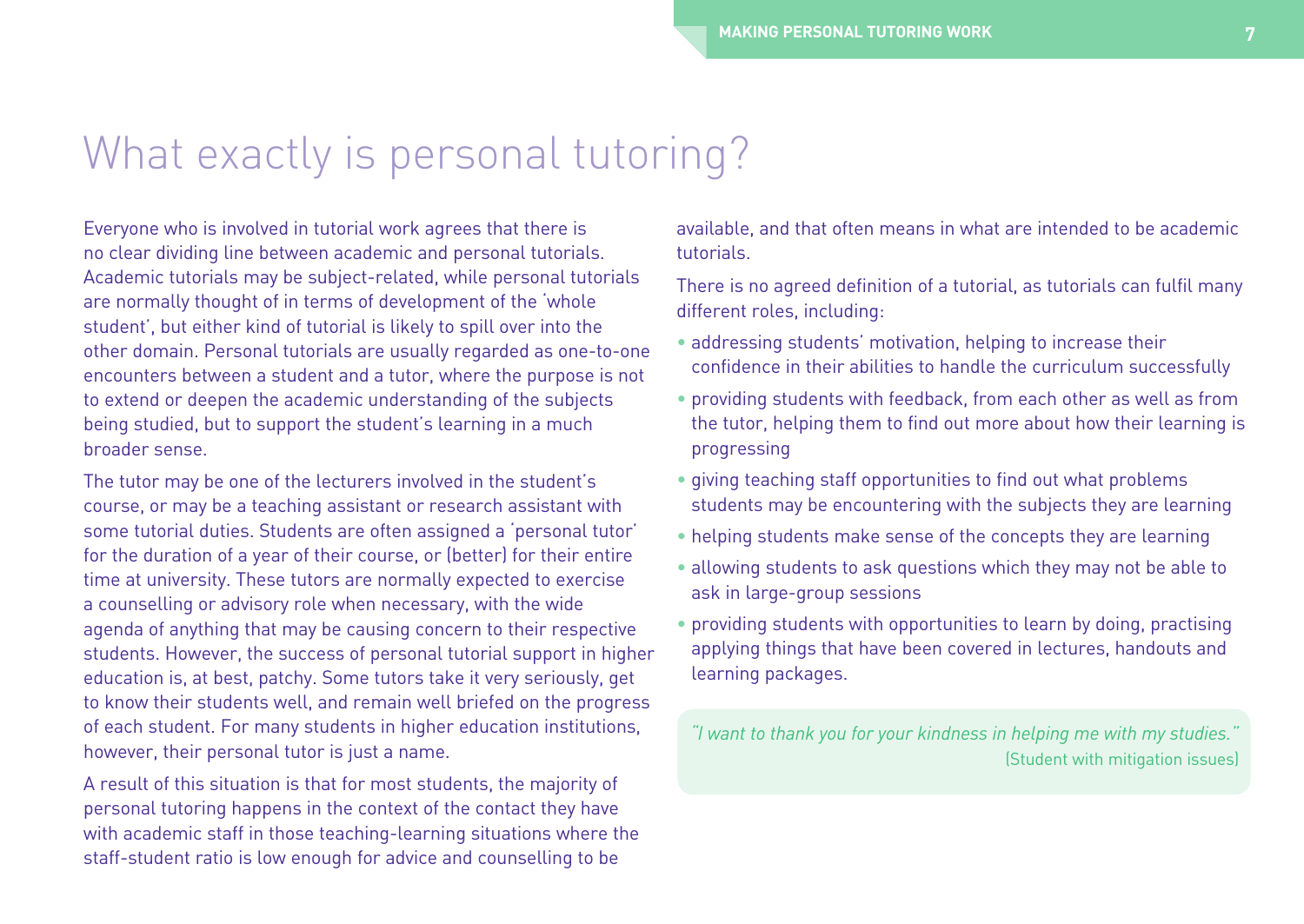# **What do students need?**

In a survey of Leeds Met Teacher Fellows, the following list of the most common student concerns emerged, emphasising the need to consider carefully the diversity in our university community.

- Assessment issues: anxieties about poor marks needing help to improve
- Adapting to life in the UK
- Visa renewal
- Accommodation issues
- Questions about the operation of the UK HE system
- Practical questions about the course
- Trouble reconciling academic needs with the demands of part-time work
- Anxiety about finances
- Tensions encountered in interpersonal dynamics in practice settings
- Choice of course (profession)
- Sickness, missing parts of course a real issue where students have a set number of hours to complete for registration
- Worries about parents, worries about living away from home
- Difficulties coping with group work
- Relationship issues, for example marital breakdown
- Childcare.

# **Building on good practice**

The internal audit of Leeds Metropolitan University by KPMG (KPMG, 2010) identified several features of excellent practice in the design of personal tutoring, including:

- Students meet their personal tutor at induction, and the personal tutor role is outlined to them, often supported by an explanation in writing
- A personal tutor will usually be a lecturer who teaches the student
- The level of personal tutor contact is considered as part of course planning at Faculty level, and timetabled where appropriate
- The time required for the personal tutor role, and the number of tutor groups per personal tutor, are considered when allocating lecturer time for the year
- Students are able to have access to their personal tutors for nontimetabled meetings if required
- Mechanisms are in place to identify whether a student has insufficient access to a personal tutor, and for the workload of a personal tutor to be reallocated if necessary.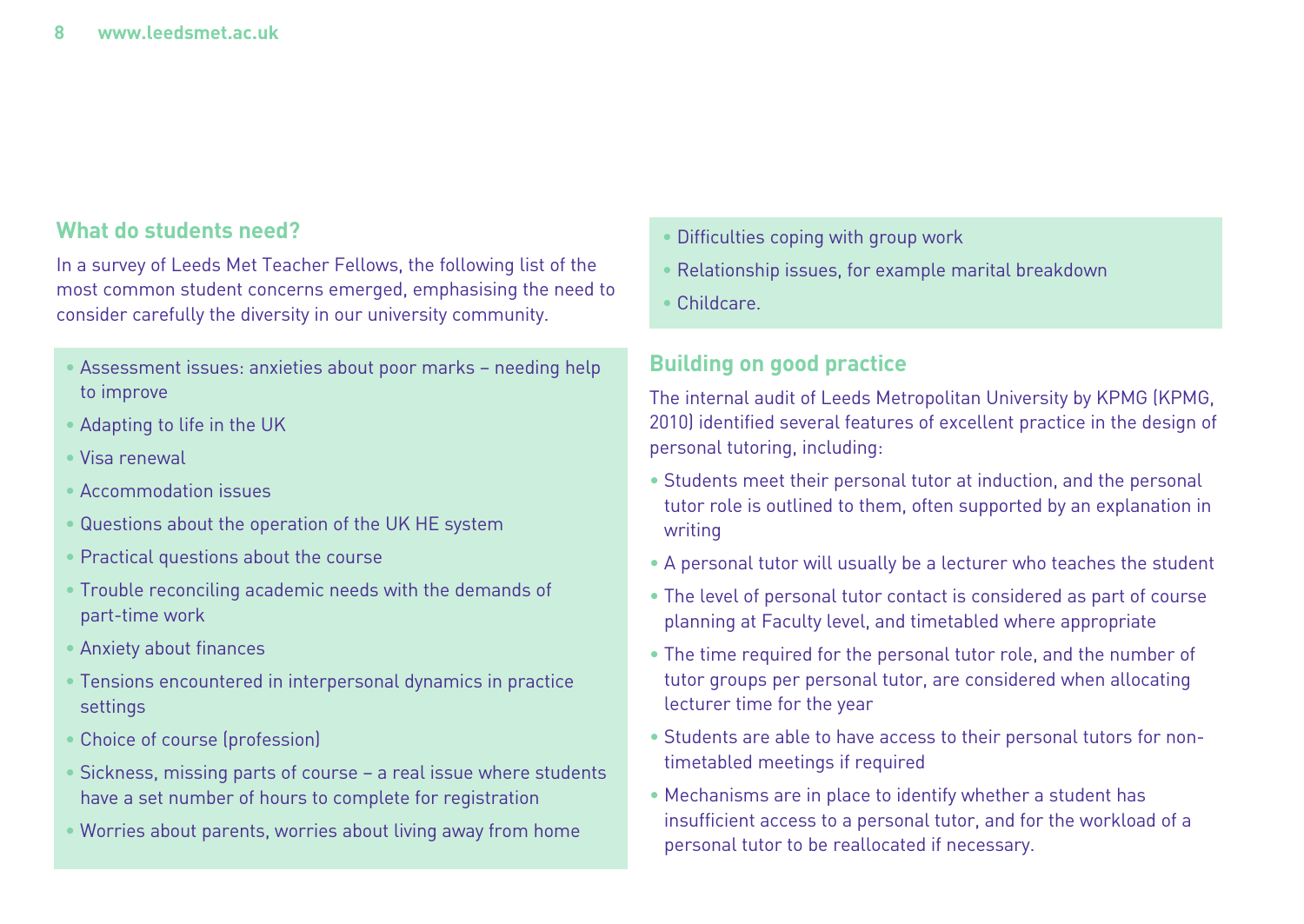### **The wider perspective**

The diverse backgrounds of today's students mean that the role of personal tutor is more important than ever. As the student population expands and changes, traditional expectations of the tutor's role may no longer be accurate. Harriet Swain published a short piece in *Times Higher Education* in 2008, collecting together views from around the sector, including the following (reproduced by kind permission of *Times Higher Education*):

*"Personal tutors should avoid making judgments about students' lives based on their own university experiences. Students' increasingly diverse social, cultural and religious backgrounds mean new pressures. If you are open to that you can get their confidence more quickly. … It is vital to establish good relations with student services staff. This is especially important when there are issues that you find difficult."* (Annie Grant, Dean of Students, University of East Anglia)

*"A good personal tutor is one who listens without judging. The important thing is for students to make their own decisions."* 

(Wes Streeting, former Vice-President for Education, National Union of Students; NUS President 2008-10)

*"Establishing a rapport with your student is essential, but not always easy. You need to be a known face in that first week. Gather all your students together so that they can meet each other at the same time. Then send an e-mail to them at the beginning of every semester welcoming them back and reminding them of your contact details. If you* 

*are part-time, where possible make sure that you are not matched with part-time students or it may be impossible for you to meet. If you have to go on long-term sick leave or are absent for another reason, make sure the students know who else to contact."*

(Lindsey Neville, Senior Lecturer in Counselling Psychology, University of Gloucestershire, and editor of *The Personal Tutor's Handbook*)

*"You have to know what other things are happening in [your tutees'] lives – what pressures they are under – so you target your advice and suggestions appropriately. And, of course, you need to know where to refer them if problems come up – and having telephone numbers and names to hand rather than just pointing them down a corridor. … It is no good saying 'if you have problems pop in and see me', because often students with real problems do not ask for help."*

> (Margo Blythman, Director of Teaching and Learning at the University of the Arts London)

*"Students want staff who know and care about them. Students can get a great deal of information from written documents. What they want is what human beings have always wanted: personal contact."* 

(Paula Hixenbaugh, co-editor of *Personal Tutoring in Higher Education*)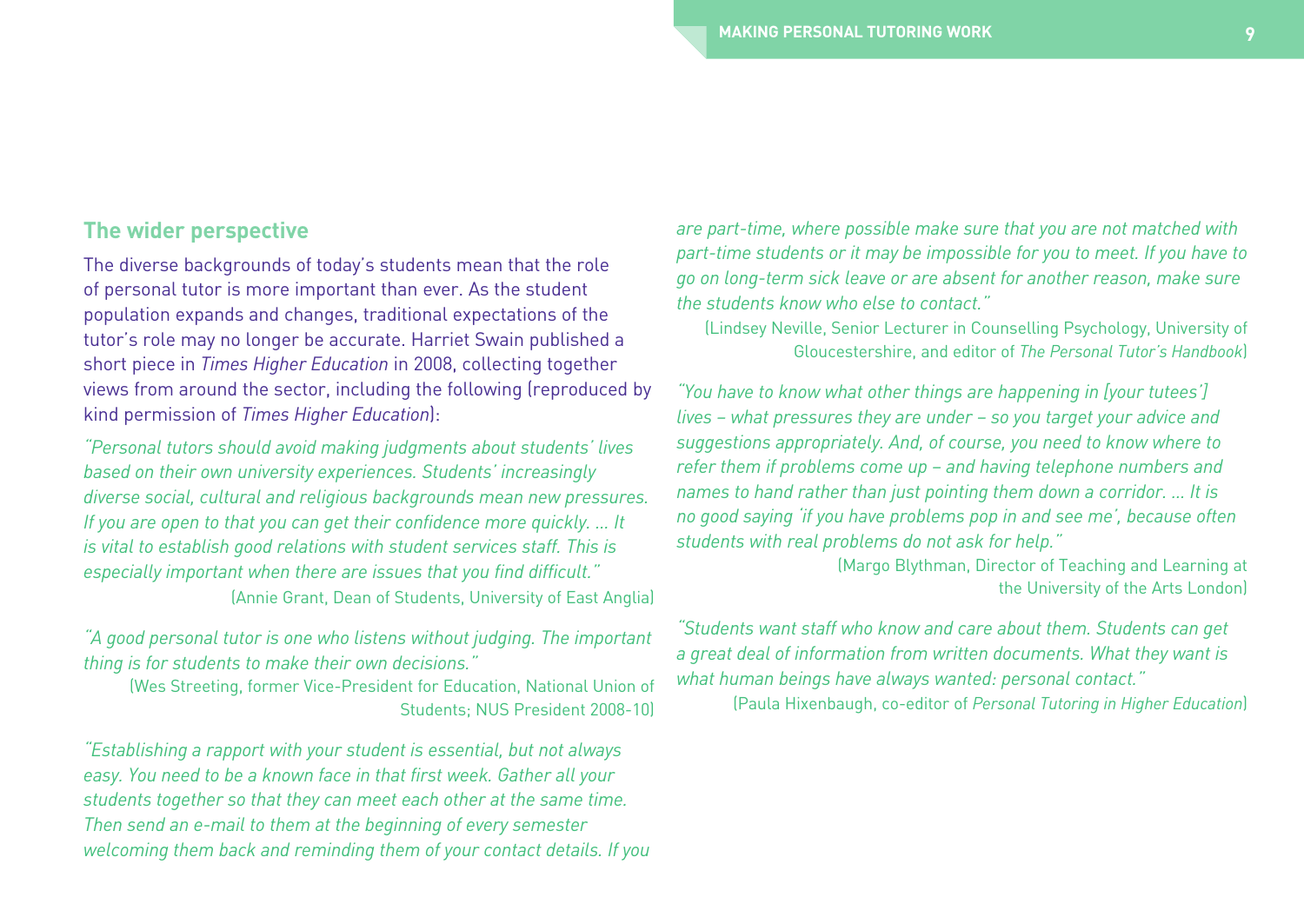# Towards a role specification for personal tutors

David Jaques (1992) describes the role of a personal tutor as follows:

- to be a 'friendly parent' to students who feel lost in the comparative anonymity of higher education
- to act as agent at the interface between the personal and the academic.

The following 'general' and 'specific' responsibilities are adapted from Jaques (1992).

# **General responsibilities as a personal tutor**

- To acquaint yourself with the services that are available within your institution and to understand how the various processes and procedures that students may need to use function
- To respect tutees' rights of confidentiality, to make this clear to them and to get permission from them if you need to speak to others about their difficulties
- To recognise that some students may not get on with you and to accept and facilitate, if necessary, their seeing someone else
- To respect any tutees' right not to seek or accept support or help, even though this might appear to be to their own disadvantage.

#### **Specific responsibilities as a personal tutor**

- Provide a personal contact for the student within what might otherwise feel like a large, impersonal institution
- Liaise between the student and course tutors where appropriate
- Offer advice or assistance when it is within your competence
- Recognise when the assistance required is beyond your competence
- Refer students, when necessary, to appropriate sources of specialist help and support
- Help students review and reflect on their own progress and identify ways of improving it
- Maintain an overview of students' progress and help them with any learning problems
- Pick up from students informal feedback on the course
- Help students in making choices regarding courses, modules or options
- Participate in training events about the role of the personal tutor, the counselling service and the problems that students encounter.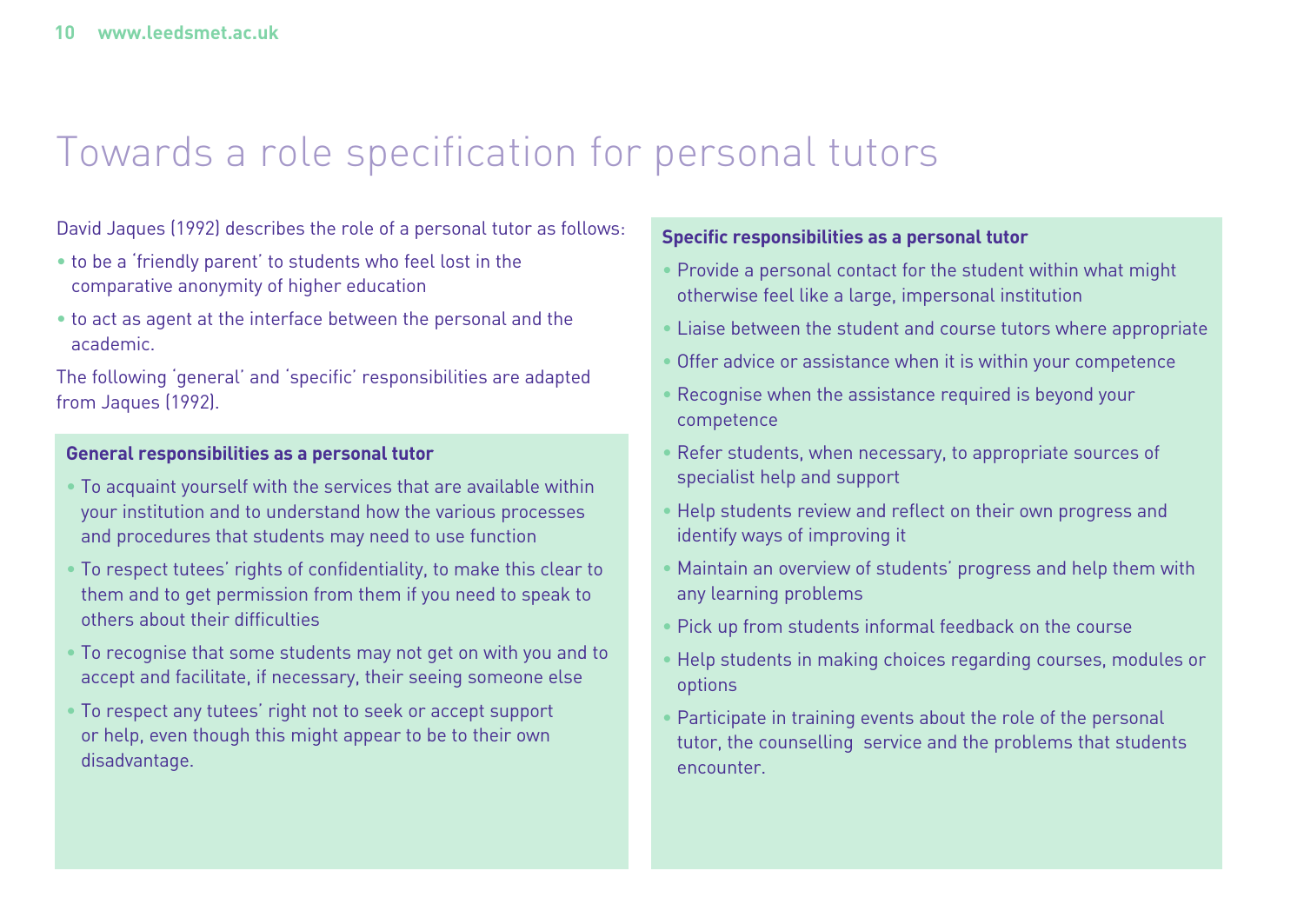# **An example of a Leeds Met personal tutor specification**

The guidance below is derived from one particular example of how the personal tutor role is specified at Leeds Met.

#### **Personal tutors are expected to:**

- Have a personal tutor group that they are responsible for and be the first point of contact for their group
- Pro-actively monitor student progress and welfare
- Have a one-hour surgery every week for their group and be available for consultation at other times by appointment
- Have module contact with their tutees in Level 1 semester 1
- Meet students individually and record each meeting and its outcomes or problems on the relevant proforma, keeping completed proformas as a paper record, where necessary showing how appropriate academic and personal support has been identified, actioned and recorded
- Be responsible in years 1 and 2 for student references
- Recommend assignment extensions as necessary
- Summarise student feedback on induction, course, modules, problems, etc and pass to the year tutor
- Deal with another personal tutor's students should the need arise

• Ensure that any student contemplating withdrawal or transfer is counselled and then directed to the course leader *before they leave the course.*

# **Explaining to students how personal tutoring is intended to work**

The Faculty of Business and Law at Leeds Met has provided the following description, written for students, of the role of the personal tutoring scheme, containing guidelines both for students and tutors on what is involved.

# **Objectives of the personal tutor scheme**

- To establish and maintain personal contact with students
- To provide academic guidance and counselling for students
- To encourage the development of students as independent learners
- To provide pastoral care in the academic sense as it affects the learning capabilities of students
- To ensure students are aware of and have access to appropriate expert services where required
- To ensure that confidential help and support is made available to students.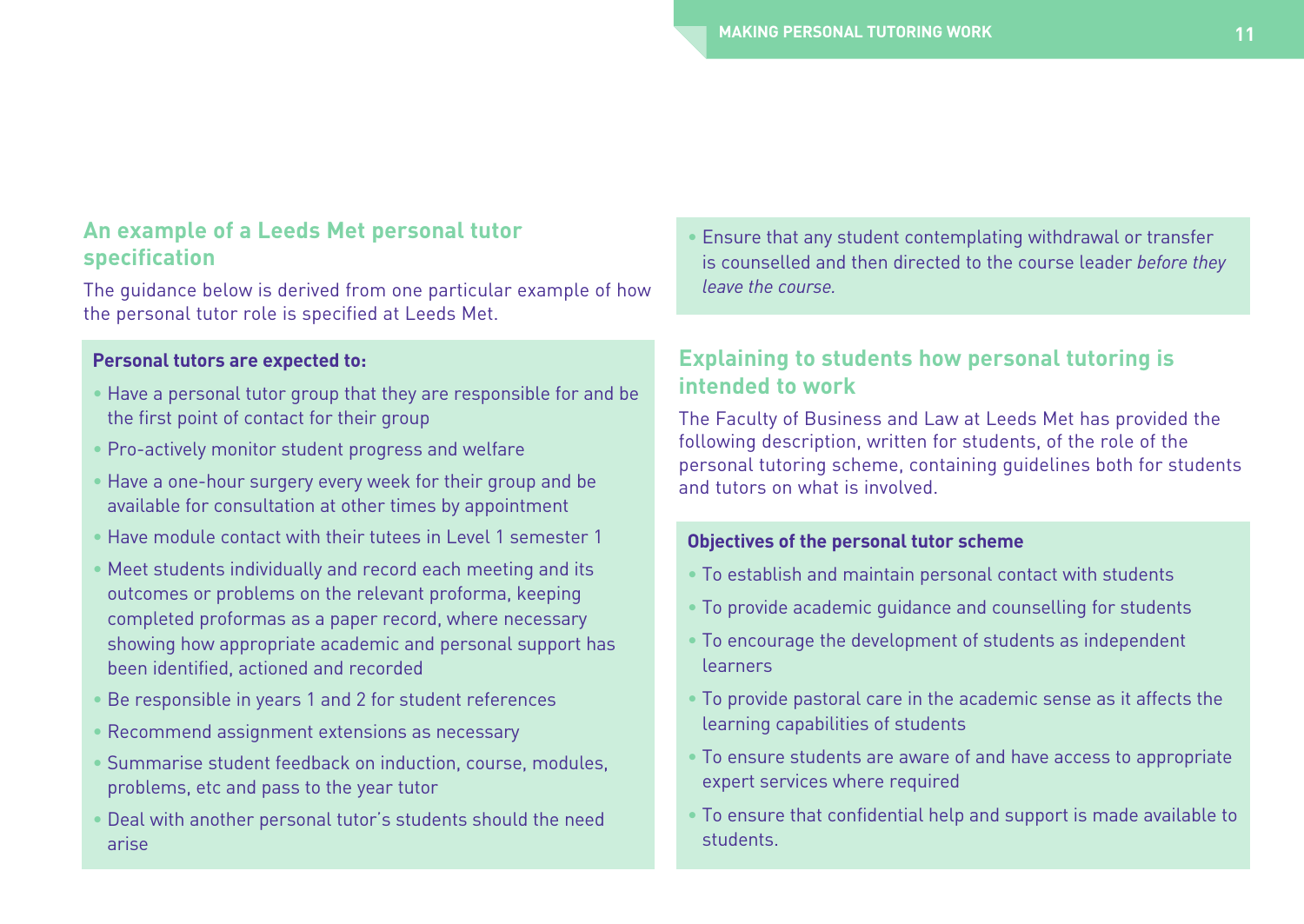### **What your personal tutor expects from you:**

As a student, you are expected to take responsibility for:

- responding promptly to requests to see your personal tutor
- respecting the specified times at which personal tutors make themselves available to see students (remember they will have other responsibilities and commitments)
- keeping the admin team and your personal tutor informed of any relevant circumstances which may have an effect upon your studies
- making sure you are aware of the way in which appropriate University personnel can be contacted in the event of an emergency outside of office hours
- ensuring that the admin team are updated about any personal detail changes, e.g. term-time address, home address, email address, telephone numbers.

#### **What you can expect from your personal tutor:**

Your personal tutor will provide academic counselling and pastoral care in the academic sense as it affects your learning capabilities. This will help to highlight any reasons for academic difficulties at an early stage and identify any support available to help overcome these difficulties.

# **Personal tutors will monitor and supervise your overall academic progress by:**

- liaising with the admin team to arrange regular one-to-one meetings with you to discuss your academic progress and ensure you receive adequate academic guidance
- being aware of circumstances which may inhibit your academic progress
- providing guidance on matters such as electives, changing routes, and University regulations
- monitoring your academic development and offering general study skills advice or, where necessary, referring you to the appropriate service
- promoting the understanding that the University regards students as individuals and encouraging you to accept responsibility for your own learning.

*"I have really appreciated the support and advice you have given me over the last year."*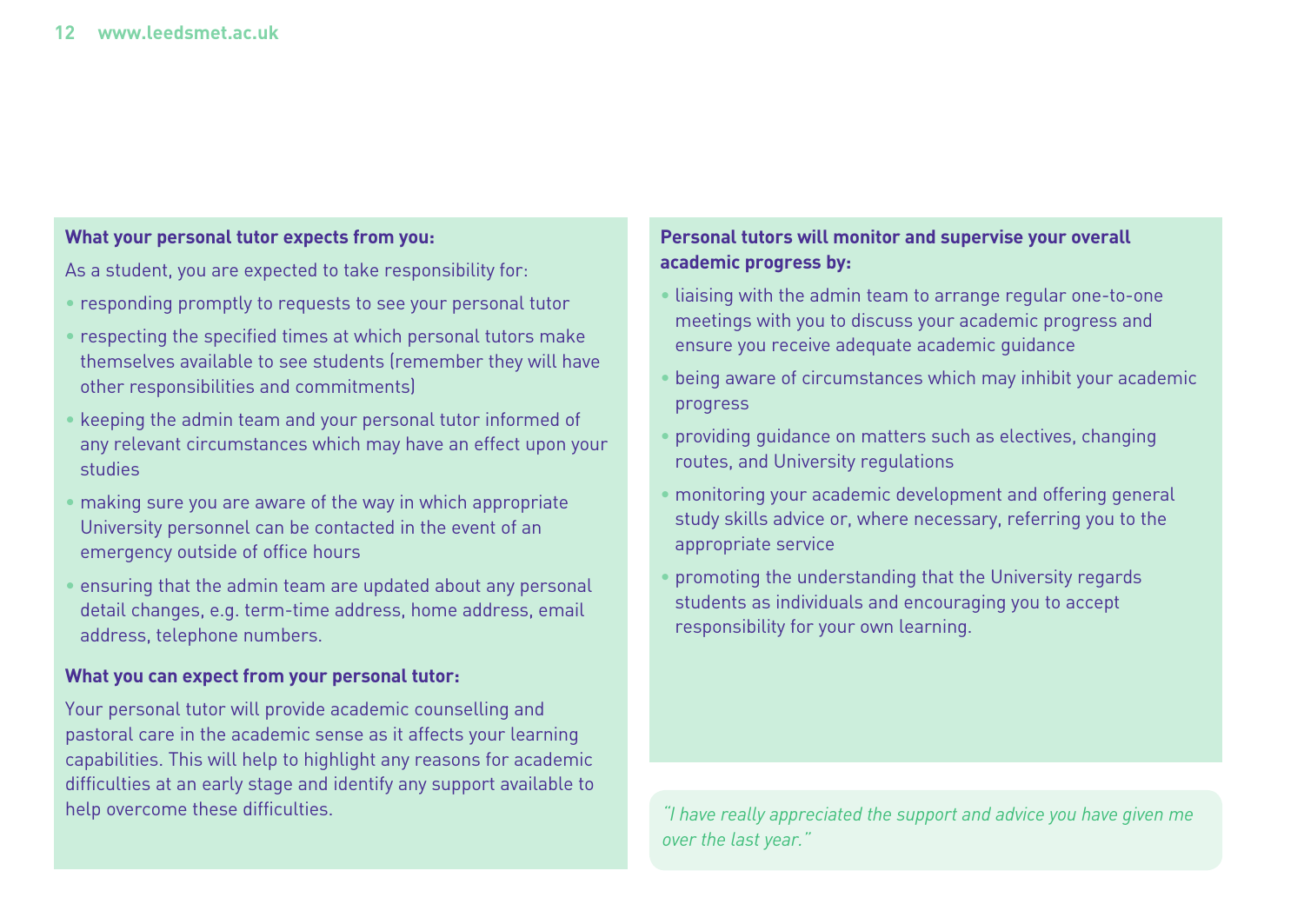### **Personal tutors will provide pastoral oversight for non-academic problems and advise you on the availability of appropriate assistance offered by the University. This means they will:**

- be the academic point of contact within the scheme with whom non-academic problems and difficulties may be discussed in association with the admin team
- respond to your requests for advice on non-academic matters and refer, as necessary, to the appropriate university service those matters outside their expertise.

#### **Your personal tutor may provide advice on the following:**

- Academic matters in association with module tutors
- Issues related to careers and/or prospective placements in association with the Faculty Placements Office
- The support services offered within the University in association with the admin team
- University policies and practice.



*"I have to tell you, how grateful I am for all that you have done for me. I REALLY REALLY appreciate it, I will always remember your kind gestures, and your going out of the way to help me every single time. I hope you know that I am really obliged for all your kindness."* (Partner of a student whom I helped to find a suitable course to

suit her interests, strengths and career plan)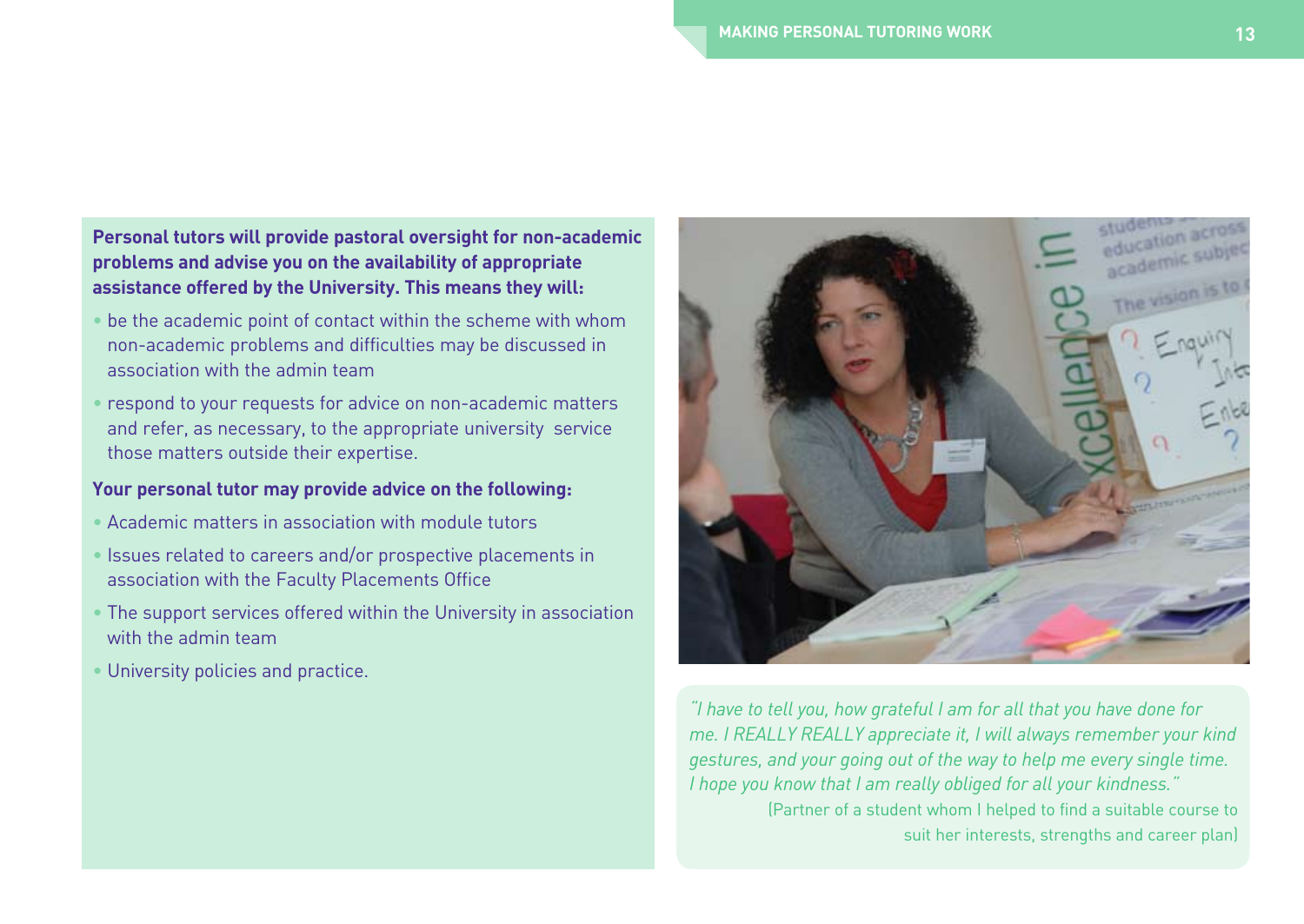# Interacting with students: mapping personal tutor 'interventions'

The following ideas are adapted from Jaques (1992), who breaks down the complex matter of interacting with personal tutees into various kinds of interventions including 'enabling', 'supportive', 'prescriptive', 'informative' and 'confronting', which of course may well overlap and coincide in particular instances. The main characteristics of these various kinds of interventions are explained below, focusing on possible actions by the tutor in each context.

# **'Enabling' interventions**

An enabling intervention seeks to make it possible for the student to learn and develop by self-direction and self-discovery, not only within the context of the tutor–student situation but also beyond it. As a personal tutor, you can:

- give free attention making eye contact in a supportive and respectful way, demonstrating by your posture and your facial expression that the student has your full and relaxed attention, and avoiding or minimising distractions
- use effective listening behaviours and check for understanding
- use discreet self-disclosure telling the student something about yourself that helps her/him to see you as a partner in the human predicament
- provide problem-solving structures getting the student to see a problem from the outside by identifying what the problem really is, generating several possible solutions and choosing the most suitable ones to try out

• assist with analysis of options – help the student to recognise that there is more than one path ahead and that a careful check on the thoughts and feelings involved in taking each option may reap rewards.

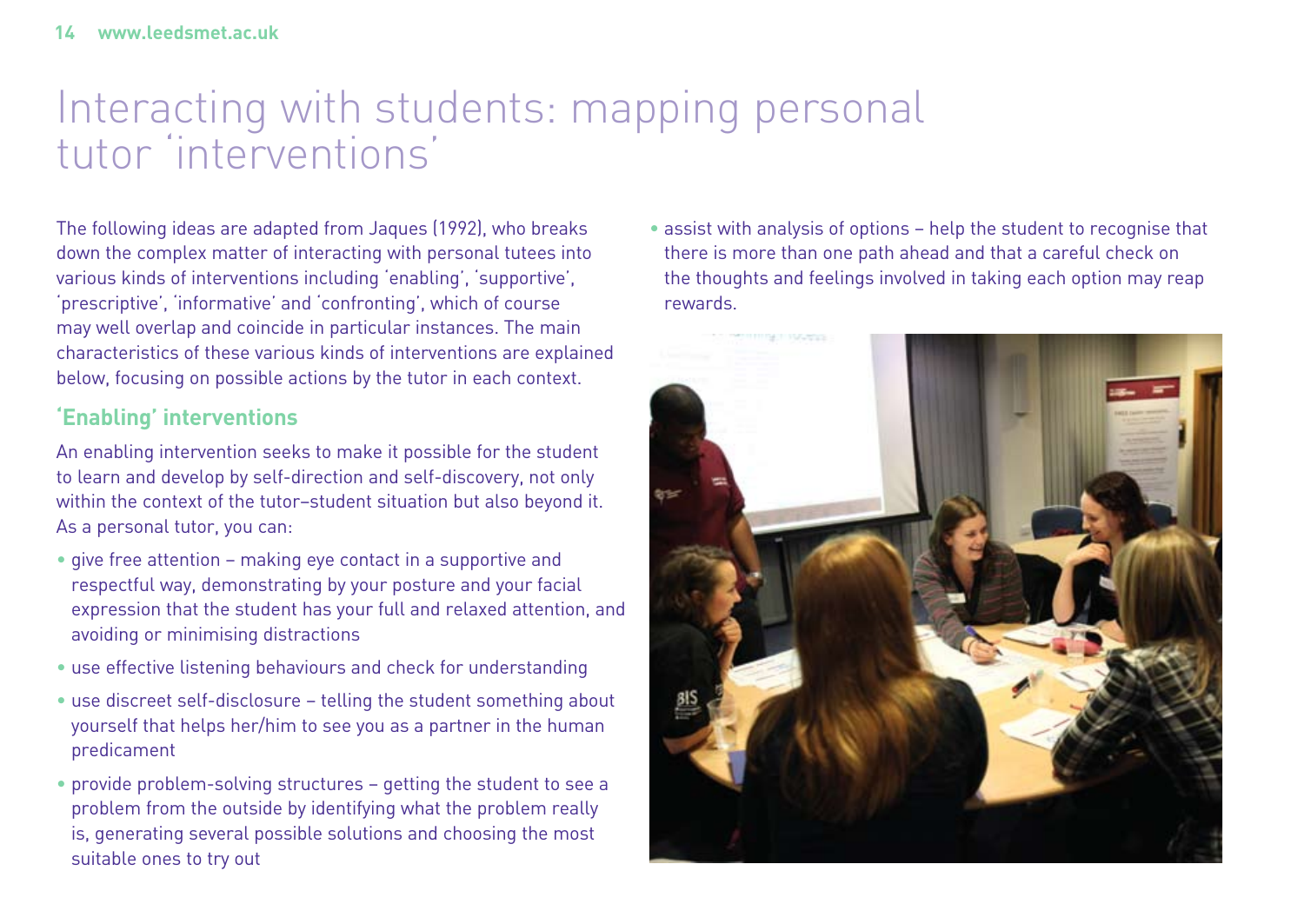# **'Supportive' interventions**

A supportive intervention affirms the worth and value of the students. You can:

- make yourself available thus demonstrating you care enough to make time and a suitable venue for your meeting with the student
- express care and concern give verbal and non-verbal indications that you want to understand and have some empathy with the student's feelings
- provide validation encourage better student self-esteem by adopting a positive, warm and non-judgemental attitude, responding positively to appropriate change and action and avoiding obvious criticism.

# **'Prescriptive' interventions**

A prescriptive intervention is one that explicitly seeks to influence the behaviour of the student, especially (though not exclusively) behaviour that is outside or beyond the tutor-student interaction. With respect to the student's future behaviour you may:

- give advice
- suggest or command a course of action
- request something of the student
- demonstrate how to so something
- rehearse with the student a problem activity, such as presenting a talk, solving a problem, or writing an essay.

# **'Informative' interventions**

An informative intervention may seek to impart new knowledge and information to the student. You may:

- share your knowledge with the student for example factual, practical or theoretical knowledge about the course, the institution, the choices of module available
- provide information that students require to meet their own individual needs and interests
- offer your own interpretation of the student's present and/or past experience and behaviour.

# **'Confronting' interventions**

A confronting intervention may directly challenge any restrictive attitudes and beliefs or apparent incongruities in what the student may be doing. In order to bring the student face to face with his/ her own behaviour, its consequences and possibly the institution's requirements, you can:

- give direct feedback
- interrupt a pattern of behaviour where you want to draw attention to it or to avoid an unproductive process
- hold up a mirror describe to the student what you see and hear her/him doing
- ask a direct question in order to elicit specific information
- discipline students should they overstep the bounds of rules and regulations, or of reasonable behaviour.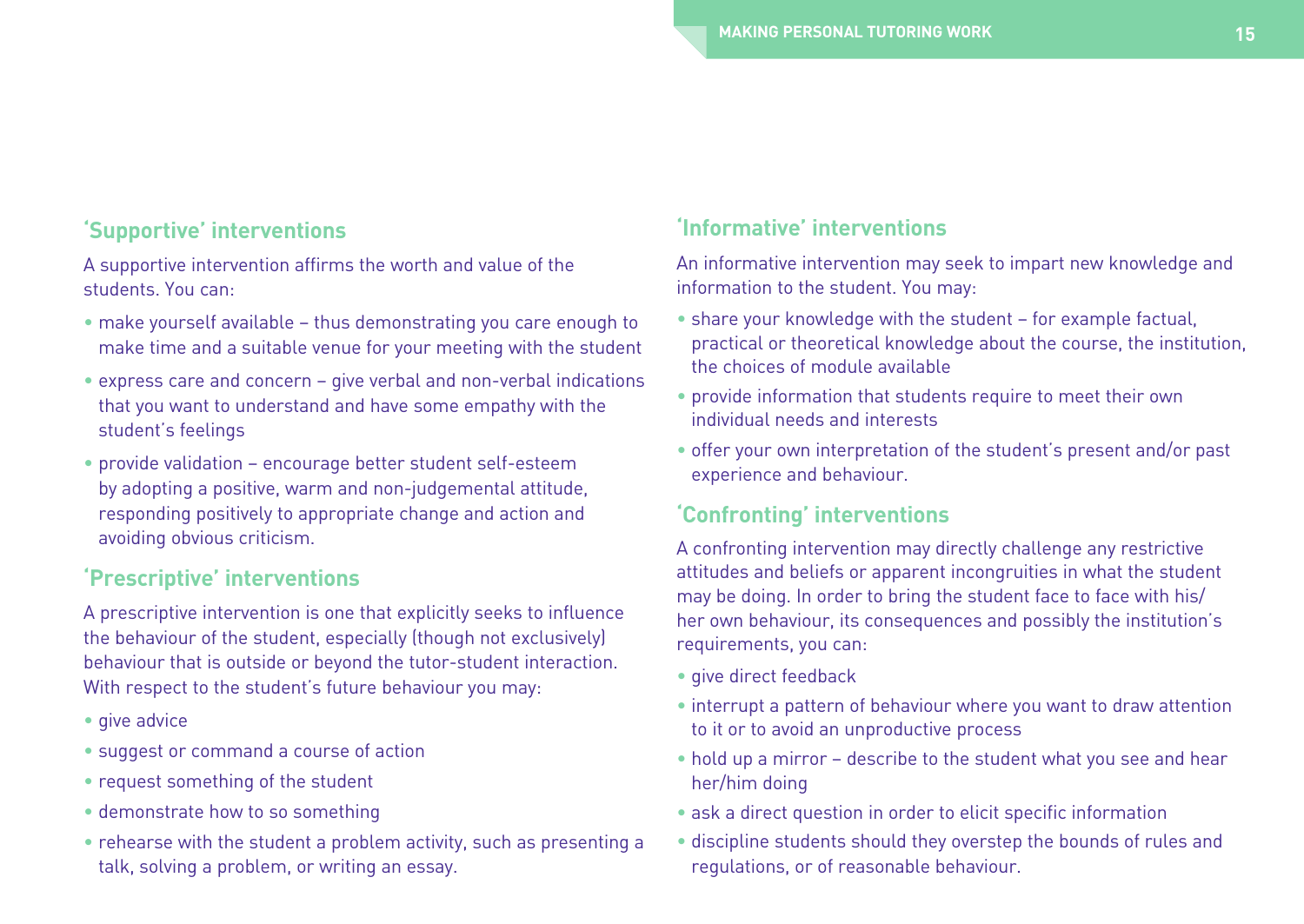# **Actions beyond personal tutoring meetings**

Jaques recognises that a very significant part of the role of a personal tutor is concerned with actions beyond actual meetings and encounters with students. He suggests that outside meetings with a student you may need, from time to time, to:

- liaise with other staff who are involved with the teaching or organisation of the course
- monitor the progress of the student through the course
- refer know the most appropriate person to help the student deal with a particular issue and decide how, where and when best to make contact with such a person
- represent speak on behalf of the student to other staff on issues that affect students on the course
- feed back information derived from the student to other staff on issues that affect students on the course
- act as referee make reports about the student to other people, such as prospective employers.

*"I always appreciate your kindness that helped me to get through such deep water at that time."* 

(A student whom I helped to find a suitable Creative Writing Master's programme and who has since published her first novel in China)

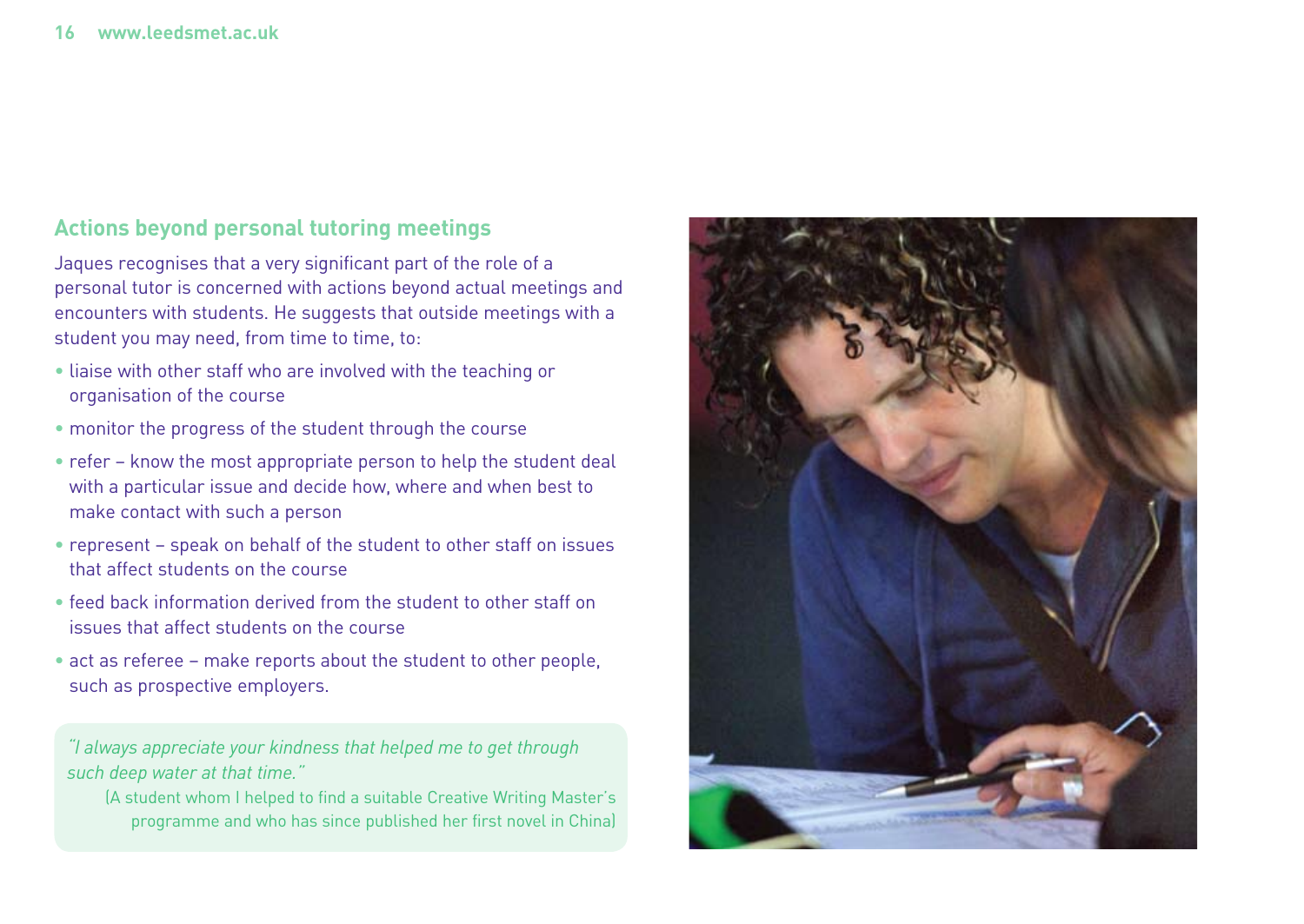# Personal tutoring in practice at Leeds Met

The comments below are drawn from personal tutors at Leeds Met. personal tutor then follows each student to Level 2, becoming

#### **What can personal tutors actually do?**

- We have group tutorials and one-to-one tutorials. Each student in the department has a one-hour weekly session on their timetable, some of which are group tutorials and some are oneto-one. In addition, each team member has fixed 'appointment times' in their calendar (e.g. two or three different slots over the week) and students know they can make an appointment via reception to meet us if they have a problem or question outside the timetabled times. In the past students used to just email me and arrange to meet me or call in to my office on the off-chance but a procedure agreed across the Faculty required all staff to implement an appointment system instead of more ad *hoc*  methods.
- In practice it's a mixture of academic, pastoral and professional (career and employability) work. It begins in induction week with an intensive programme of one-to-one and group meetings, followed by a whole-week residential with the personal tutor and Carnegie Great Outdoors staff in the Lake District. There is a heavy emphasis on team building and identifying personal strengths. Formative and summative assessment is achieved through interviews as part of a Personal Development Planning module (fortnightly session with the personal tutor, alternate weeks with the level leader in the lecture theatre). The

a work placement tutor too. At Level 3, the personal tutor is also presently the dissertation tutor, but this is something we are looking to change so that alternative perspectives can be provided. Students are encouraged to see their tutor additionally as required.

- Work includes the induction of students into the University and the programme. Then there are regular reviews with students on their development (both University and practice development) and their achievements, recording progress.
- I am the first point of contact for any issue: thus I fulfil a gatekeeper/signposting role as well as initiating interventions (if within my sphere of competence). It depends on the student and the time of year. The role has to be customised depending on students' needs.
- We provide motivational support and reassurance, help students with personal problems, discuss the relevance of applications for mitigation, redirect to counselling department, finance support, learning support when necessary.

*"The point is, after our tutorials the day always seemed to go so much better. You made me feel happy inside and confident that no matter what I was doing I could make a difference if I wanted."*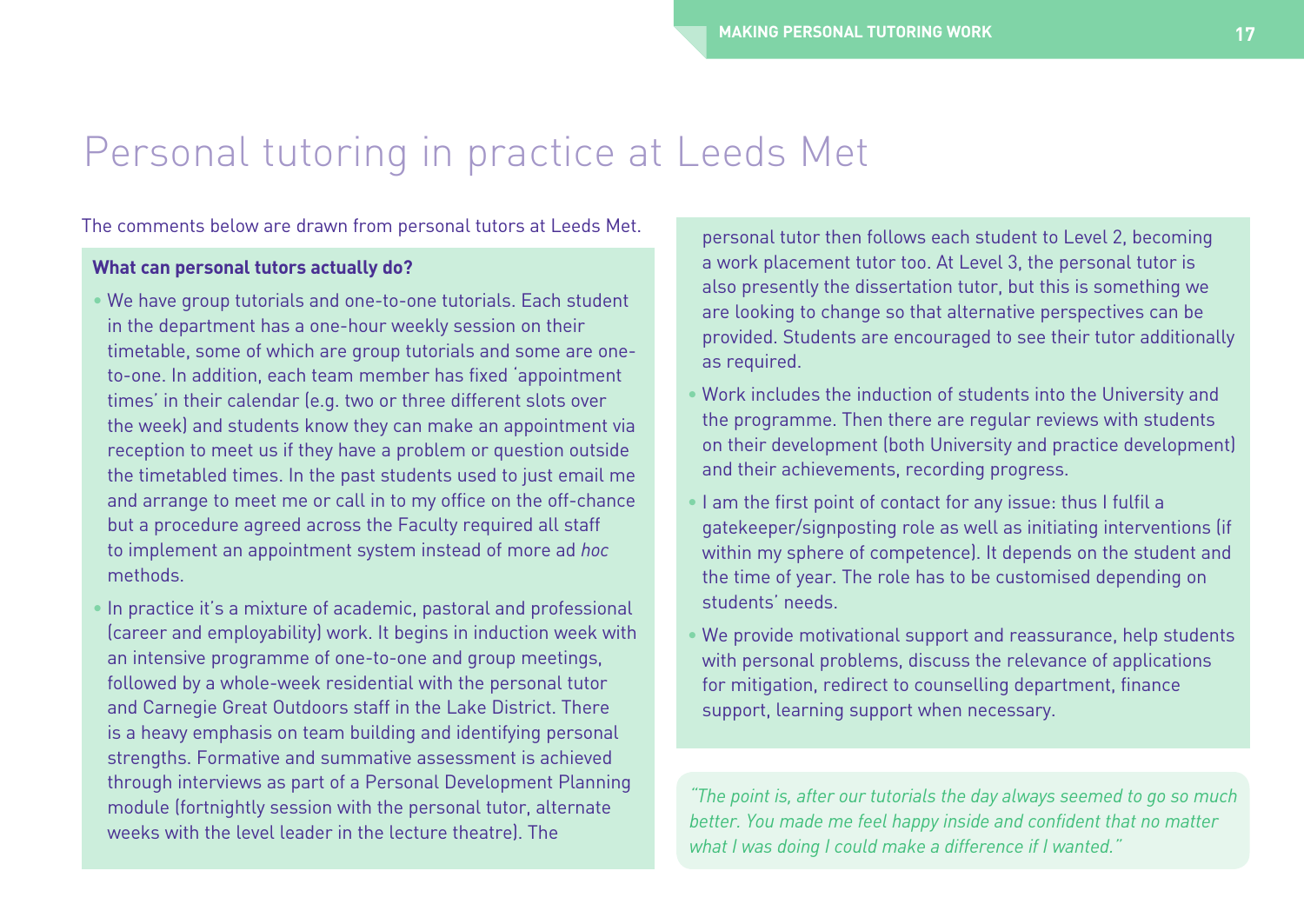#### **What else would you like to be able to do as a personal tutor?**

- I should probably be more available, but that would make it impossible to do the rest of my work effectively. Our team has always prided itself on the quality of the relationships we build with our students. I am certain this is at the heart of our consistently high score in the National Student Survey.
- We could perhaps attempt to arrange student support groups, so students struggling with non-academic issues can see that they are not alone.
- If we had better intelligence (for example about students' grades, attendance and overall progress) we could be more effective at making earlier interventions when necessary.
- An open door policy is vital. It can be a five-minute 'chat' on the spur of the moment that can save a student, or otherwise see them walk away from the University.
- It is important to know your limits: you do not have time to be a counsellor and you are not trained as one. You need to know your professional limits and the boundaries of your role, and to make use of every opportunity to talk to other experienced personal tutors to help you know when you need to call in someone who is trained to help students with more serious problems.

### **Important qualities for a good personal tutor**

In a survey of Leeds Met Teacher Fellows, the following qualities were among the most frequently mentioned.

- Knowing about different services across the University in order to help students in the best possible way
- Showing by actions and words a personal interest in students' welfare and a desire to help them to succeed rather than catch them out
- Being a good listener
- Genuinely caring about the students
- Empathy
- Knowing how to ask the right questions
- Approachability
- Accessibility
- Friendly nature, able to gain a good rapport with the students, but able to be firm where necessary
- Knowledge of the subject
- Sensitivity to each individual student (background, intellect, experience)
- Calmly helping the student to keep things in perspective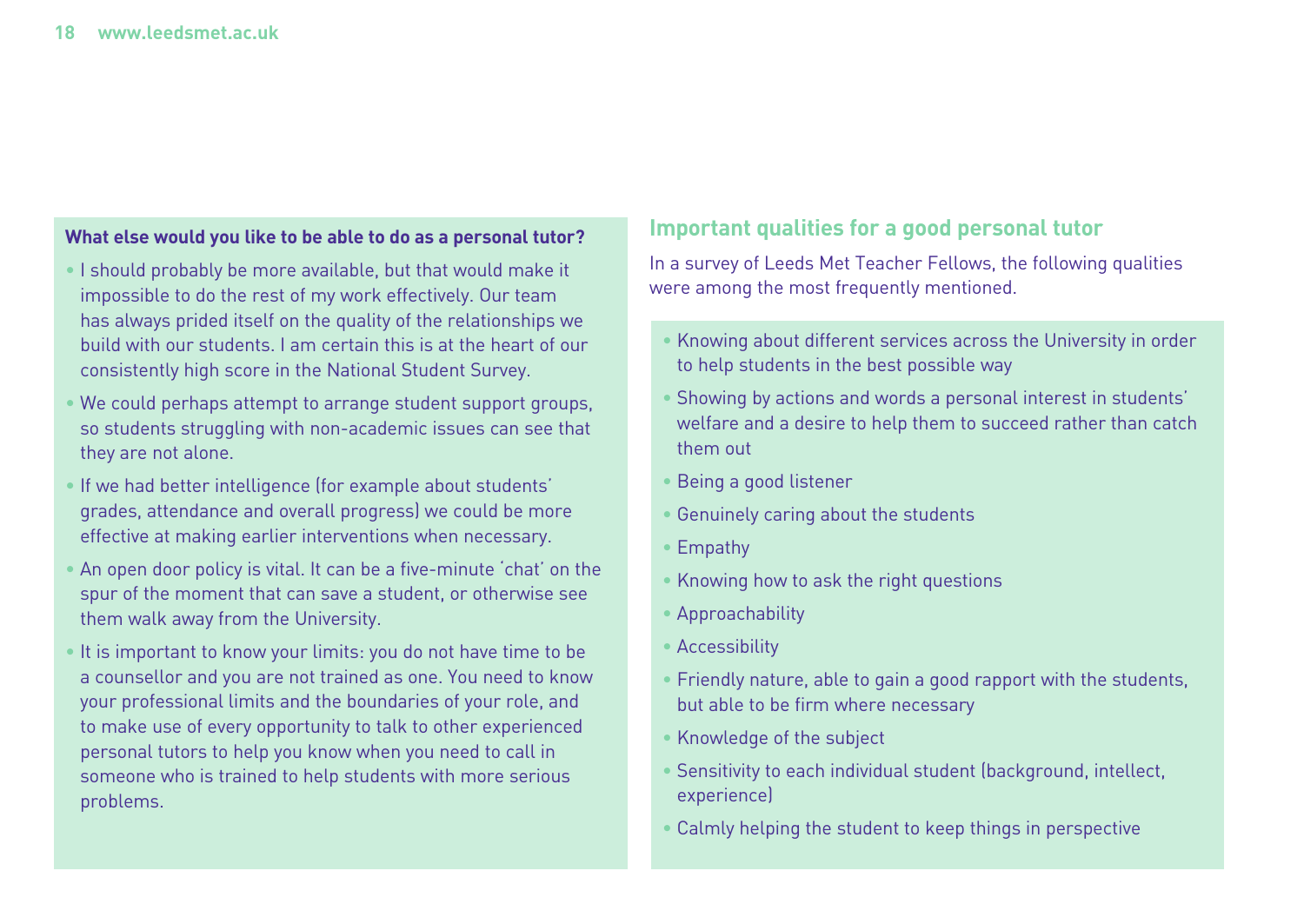- Personal awareness of what you can manage (and cope with)
- Helping tutees, right from the first day, to look out for and care about one another and trust you enough to tell you if they are worried about a fellow student
- Convincing tutees that requests for help are genuinely welcomed, otherwise too many students just don't ask
- Experience to spot when someone is clinically depressed, suicidal, or just anxious
- Being non-judgemental.

# **How did you learn to be a personal tutor?**

The following comments from Leeds Met personal tutors show that most learned the role by experience – by doing it. However, it may be helpful for new personal tutors to browse through these comments, not least so that they can be prepared for the developmental nature of the journey towards becoming an experienced and effective personal tutor.

• I just made it up, based on what the students needed, and developed it over time. Now we have a standardised approach across the department and Personal Academic Tutorial meetings. We also put frequently asked questions on X-stream [the Leeds Met Virtual Learning Environment]. *"Thank you for replying to my emails so promptly, very impressive!"*

- What worked for me was mentoring and advice from experienced colleagues.
- I previously received personal tutor role training as an associate lecturer with the Open University, and have acted as a personal tutor elsewhere. The role builds on many activities undertaken as a mentor of students in practice.
- Through a combination of a lot of years' experience + some mistakes! + reading what has been published on students' concerns and difficulties and expectations. It worries me that many personal tutors have little or even no training for this often challenging role.
- I learned it by osmosis. No-one taught me and I'm not convinced I had any particular role models. Initially I was fortunate that the role was a combination of pastoral and academic coach with a number of clearly defined interventions and checkpoints built into the scheme of work around student progress and wellbeing.
- My previous role in the NHS mentoring 'junior' staff (new graduates) was an advantage. I based much of it on what I myself had wanted to know as a new student, and as an aboutto-be graduate.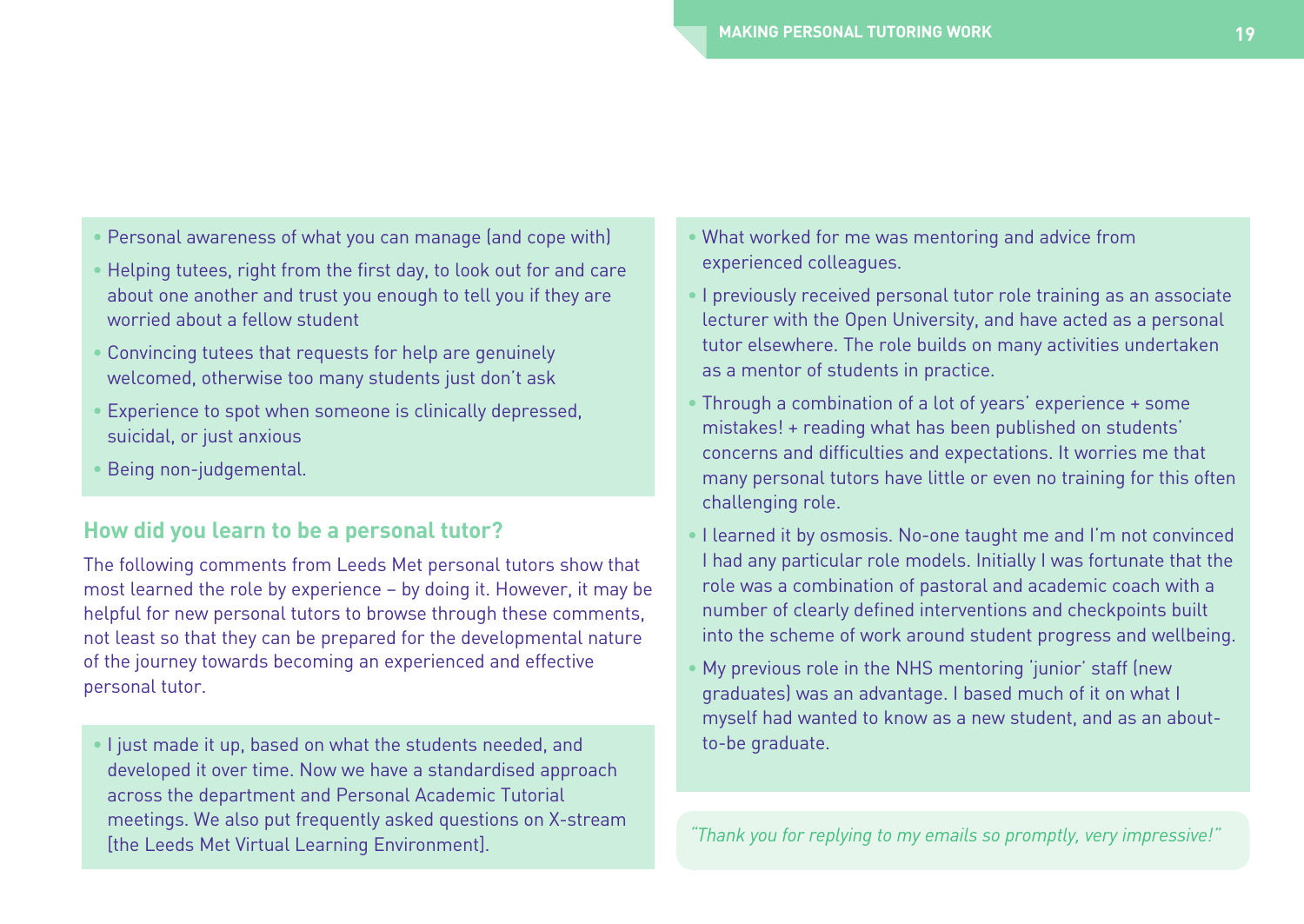# **Identifying barriers to effective personal tutoring**

In many contexts, personal tutoring is like coaching. In an internal paper by Paul Ratcliff about 'academic coaching' at Leeds Met (Ratcliff, 2009), four barriers are identified, and the significance of these barriers in the context of personal tutoring is relatively clear.

- Staying in touch: Coaches are reporting difficulties in contacting students, particularly those whom they need to talk to about their progression. To maintain confidentiality they are directed not to leave detailed phone messages or use non-secure email (hotmail etc), both of which are the preferred communication medium for the student. The scenario emerges where students are advised to regularly check their secure student email accounts at the start of the academic year and yet little information of consequence is contained on it at that time, and their habits lapse as a result. Unfortunately by the time the coach builds a better picture of those he or she needs to contact and help, these students tend to have stopped checking their email.
- Willingness to engage: Not all students need much coaching, but the sad irony is that those who definitely need help and guidance all too often do not engage in this support, and in some cases actively avoid it. While skilled coaches, as will be seen in the cases presented below, make as many opportunities as possible for contact, these can rarely go much beyond the resources they have to hand.
- First experiences: Relationships take time to build and rarely go much beyond the first base unless there are incentives in place. For the coach this presents a problem as the natural uncertainties presented by the induction activities are their first contact with their new students, and unlike the module tutor who has the incentive of helping students to pass a module as a reason to maintain a relationship, the coach typically has no such scheme. Students will probably meet the coach informally two or three times before any of the normal course issues are spoken about. Quite naturally, if no problems emerge in these first engagements the student sees the role as unneeded and opts out of attending the sessions.
- Identification: Most academic coaches by the very nature of being employed in such roles were successful in their own studies. Additionally they studied in a world where to do a university course was a five- or six-day-a-week commitment and as such it was a big part of their life. In contrast, most of the students who need the most help and support are not like these academic coaches, who were normally high-flyers, making it difficult for some to relate to their coach and for the coach to relate to them. Additionally, university is only a small part of most students' lives today, especially when compared to the coach's experience of being a student.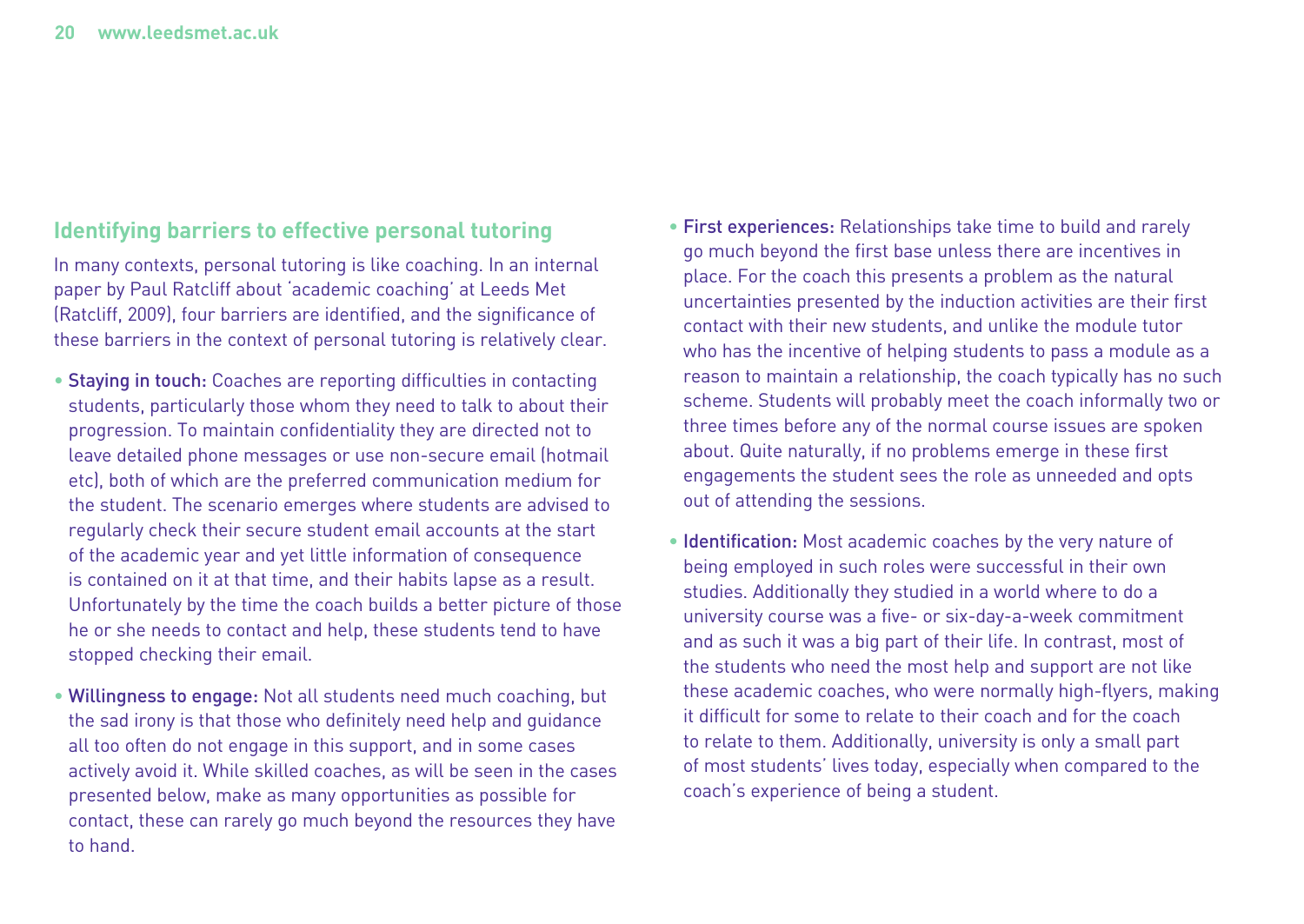# **Getting specialist help**

Personal tutors need to know where to direct students, and when tutees may need expert or specifically-tailored help and support. Many personal tutors worry about this aspect of their role. It is important to know when to step back and refer the student to a specialist: professional pressures coupled with a natural desire to help can lead to problems being improperly handled or prolonged and to tutors placing themselves at risk. Tutors also need to maintain a professional distance from their tutees and avoid becoming emotionally involved – for their own protection as well as the student's. As Annie Grant, Dean of Students at the University of East Anglia, commented:

*"Effective referral is key. Know your own boundaries and when to refer them to someone else. … It is often possible to talk about a problem without disclosing a student's name or breaking confidentiality. And not everything is automatically confidential. Know what the boundaries of confidentiality are and make them clear to the students early on. … One of the most dangerous things is people who try too hard to help a student and get out of their depth."* 

(Swain, 2008)

As with many other parts of the job, this too is learned by experience, by talking and networking with other personal tutors, and also by getting to know the most useful channels of help for students with particular needs or problems. And sometimes, of course, all a

student really needs is for someone to listen – an important part of the role of a personal tutor. One personal tutor comments:

*"I have found it hard to approach the issue of specialist help in some cases where it was needed. Many students really don't want or feel they need to get 'special help'. They just want their tutor to listen. I frequently tell them that they'd be surprised how many of their fellow students experience the same difficulties (in their minds I want them to feel that they are normal and not mad or stupid or weak and useless!) but of course I wouldn't ever say it in that way.*

*"Whenever I can, I try to explain that previous students have told me a particular service really helped them, and that it's entirely confidential and quite separate from the rest of the staff who teach them, and they will be able to offer much more effective support than I can because I am not an expert."*

Here are some of the sources of help and advice that have been used by Leeds Met personal tutors:

- The Students' Union
- NHS Direct
- The walk-in health centre
- The local genitourinary clinic
- The police (for an attempted assault)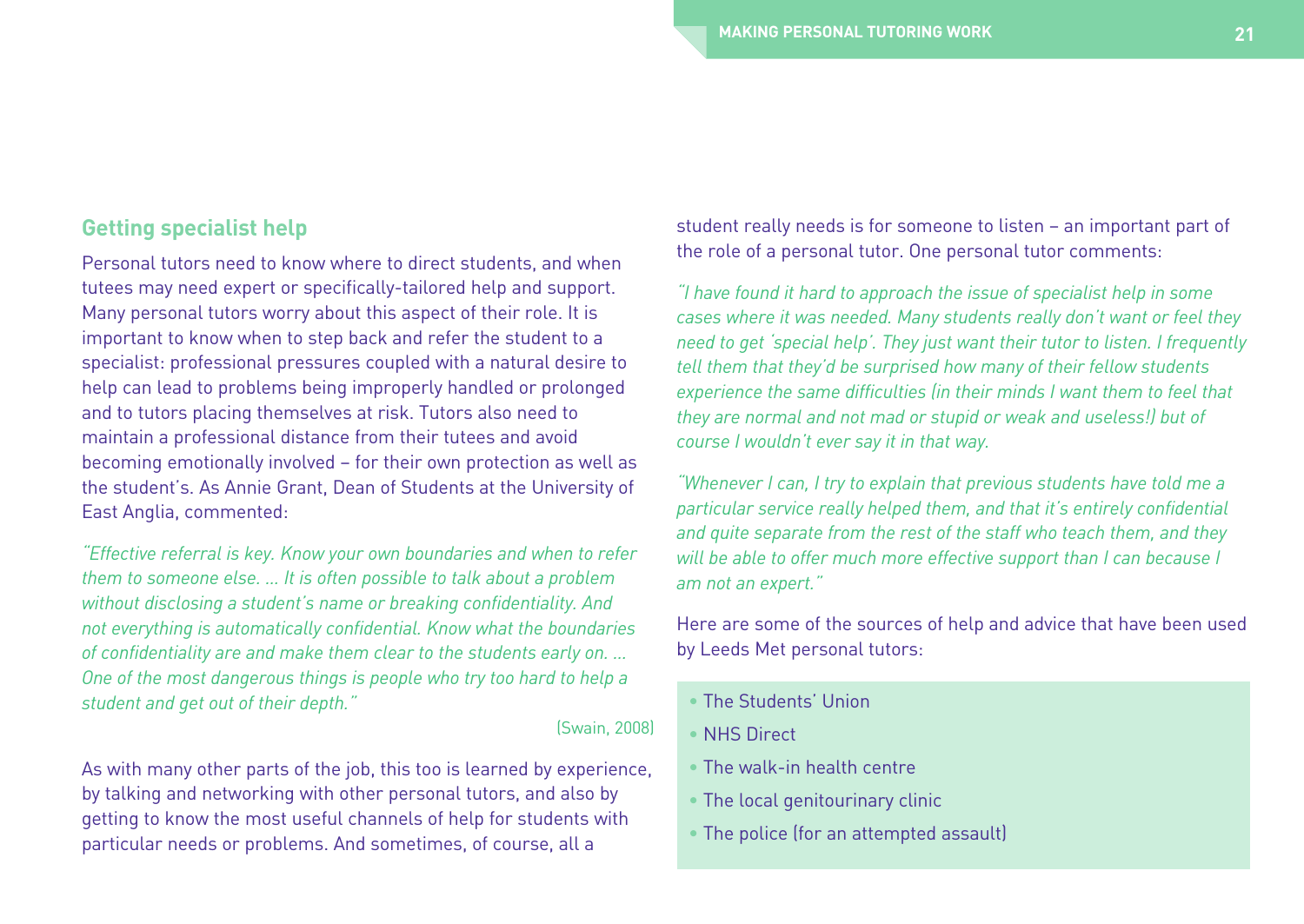- The finance support office (for students who had bursary trouble or loans that didn't appear on time and so on)
- The international students' group (for international students who were lonely)
- Disability support: "My work is full of mistakes even when I check it carefully"
- Counselling: "My grandma has died"/ "I've split up with my girlfriend" and so on
- Careers Service: "Don't know what I want to do so feel aimless and can't choose elective modules"
- Library staff: "I can't find the stuff I need for my assignments, I don't know how to search for things"
- The University chaplain (for a student new to the University with a strong faith who didn't know which church to join)
- 'Skills for Learning' sessions
- Occupational Health
- Family planning
- The International Student Advisor
- Helpzones
- AV loans
- Volunteering Office.

Possible sources of help at Leeds Met are listed on pp. 28-29.

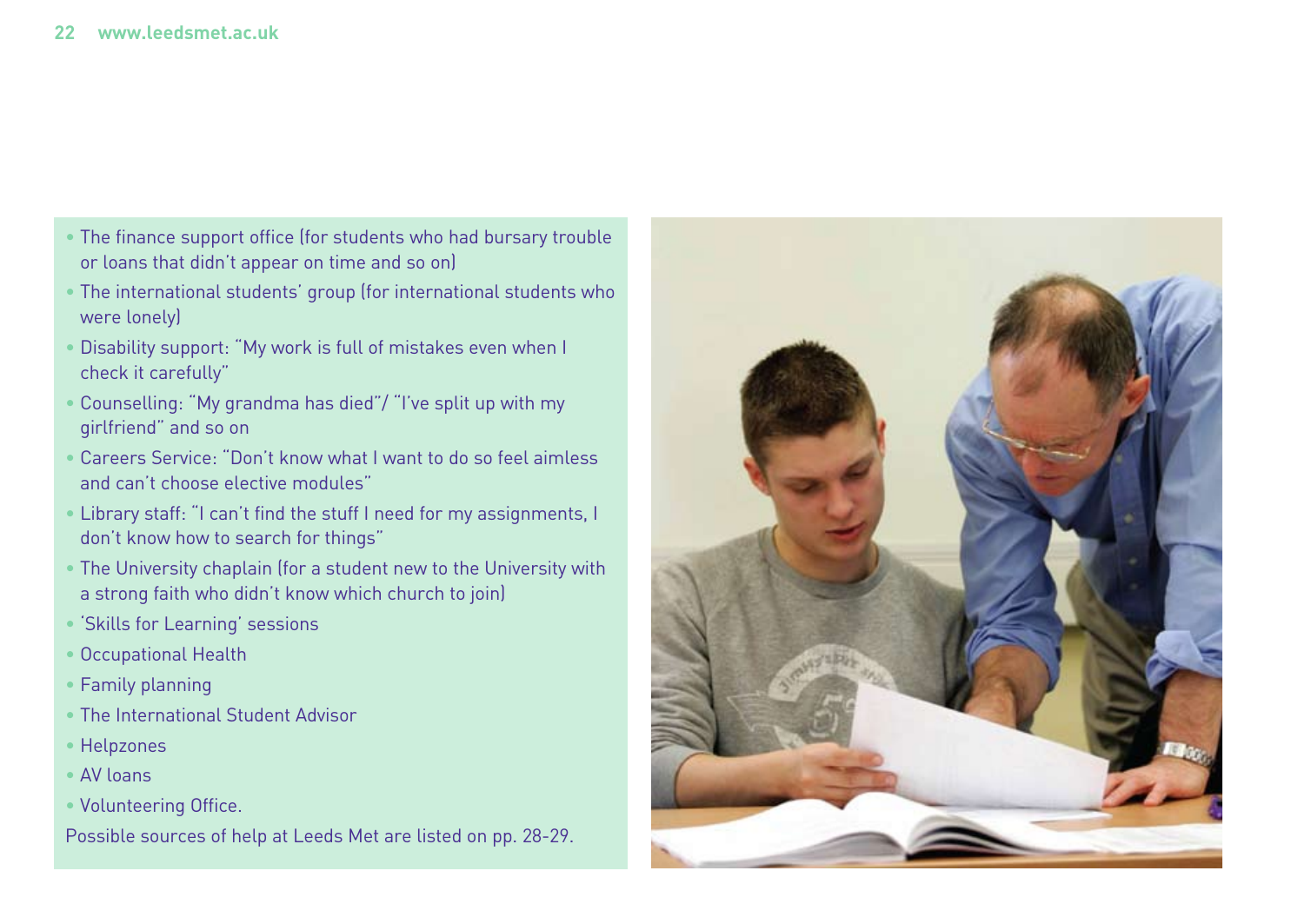# **Success stories**

Paul Ratcliff's article on academic coaching (Ratcliff, 2009) continues with some success stories, as follows. Most coaches can relate stories of their efforts being rewarded by success. Stories by their very nature are anecdotal, yet have the power to encourage further successes in students and staff alike. Five examples from Paul Ratcliff are outlined below; in each case names are changed. These success stories are followed by two from other sources at Leeds Met. In each case, one or two learning points are appended by the author.

# **Case 1**

John was a senior lecturer whose home was a considerable distance away from the University and this meant his travel arrangements were such as to avoid rush hour traffic. His preferred pattern of working, which complemented his late classes, was for three nights a week staying late until 9.30pm–10pm. His Level 2 coaching group were awkward to catch up with and so he regularly scheduled himself to walk past the foyer they all filed through after they were leaving their last class, being conscious that some students who had been meaning to come and talk to him would see him and either be reminded or engage him in conversation. His technique worked and a few times he managed to bump into students he was concerned about; the relative informality of these first conversations made it easier for further meetings to be arranged.

*Learning point: where possible, try to go to where students are at, rather than hoping they'll come and find you.* 

### **Case 2**

Michael's class group had a core set of students who regularly turned up to his scheduled first-year sessions, and as with most classes where participation is encouraged, some group members were more vocal than others. One such member was a 'loner' named Andrew who was older than the others and was always willing to offer comments and views on the subject being discussed. Normally these were welcome and occasionally had to be limited so that others in the group could have their say. Initially Michael thought it was just age giving Andrew confidence but then noticed that Andrew was the last of the group to pack up and leave the room. By week 3 of the delivery Andrew was actively hanging back and trying to engage Michael in further discussion. Despite Andrew's verboseness, Michael was patient and encouraged him to talk more. Andrew eventually revealed his back-story and why he had come into education later than was typical for his course. He disclosed that he was nervous of being in education. These sessions became regular after-class discussions and as these discussions developed, Michael's classroom contributions lessened and as a result more of the other students could contribute, resulting in his peers finding him more approachable than at the beginning of the module. Eventually Andrew's classmates started to include him in their social life, despite the age difference.

*Learning point: there's often a reason behind what seems like strange behaviour.*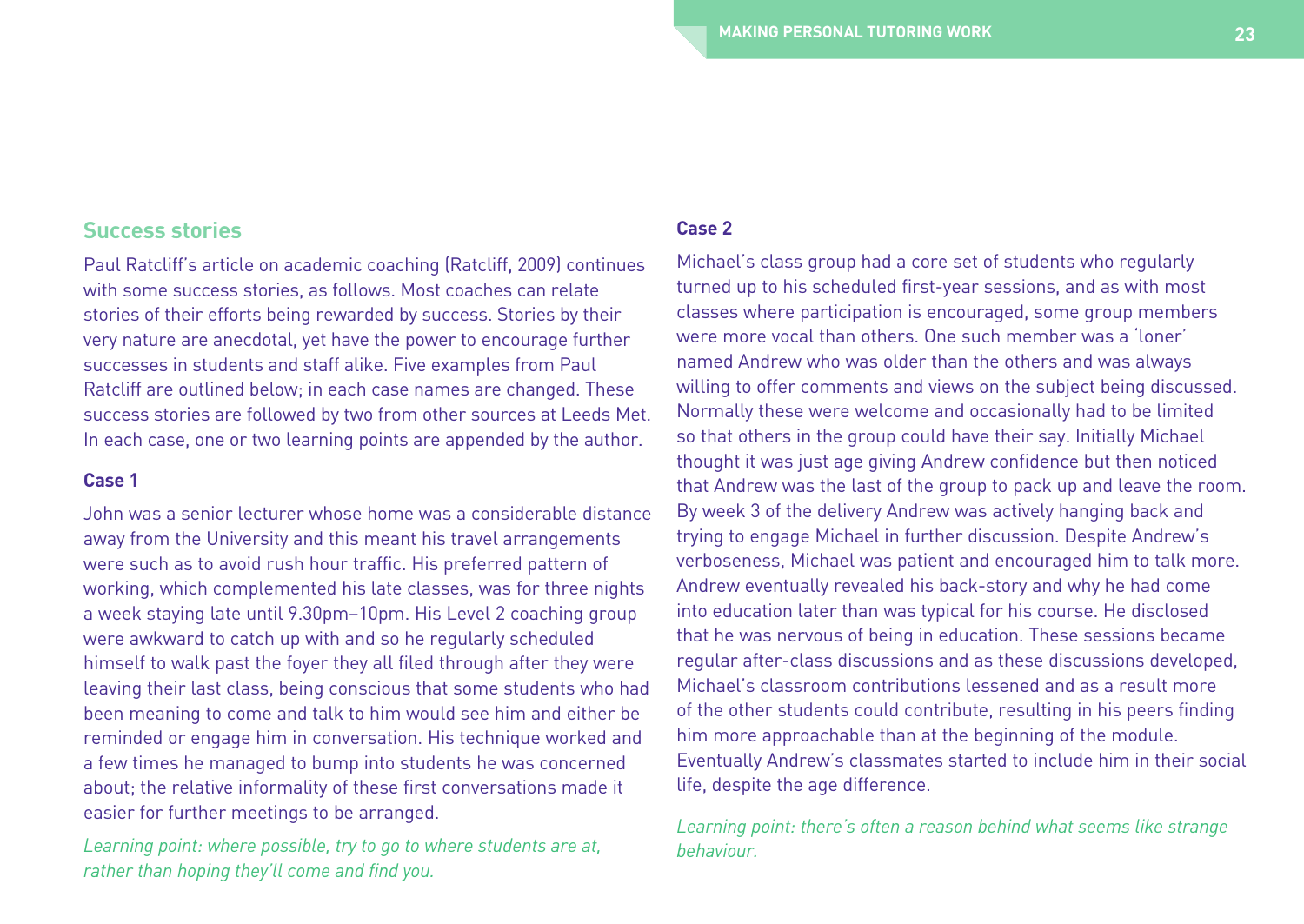#### **Case 3**

After observing David in staff meetings many would say that he was of the 'old school': deliberately argumentative and rarely shy in putting his opinions forward. For Edward, the Scheme Manager, this was the only mode he'd seen him in. To Edward's surprise David expressed his concerns about Punjip, an overseas student he was coaching. Intrigued, Edward encouraged David to pop by his office later and explain what he knew. Once inside his door David started to reveal the full story of events that had led to his concerns: David had noticed that Punjip did not sit with the other students, come in or leave with them, rarely made eye contact and was nearly always sleepy, if not actually asleep when the lesson was in full flow. He asked Punjip to stay behind for a chat and found that he was living with his uncle and to pay his way was working in his uncle's warehouse every night. He was not paid, and when he protested to his uncle, he was told that the small room and one meal a day were all that he had earned, and if he told his family his uncle would tell his father that he was a poor student. David arranged for him to talk to counsellors and the international office and soon he was found a new place to live and part-time work with reasonable hours; as a result his grades improved and he graduated successfully.

*Learning points: there's often much more going on in an individual student's life than we are aware of – and it's often useful to find out about the bigger picture.*

### **Case 4**

Nesta saw her coach every week; sitting at the front of the class writing down every word and smiling regularly, she was seen as the ideal pupil. Formative work was always completed and feedback acted upon. Jane, her coach, talked favourably of Nesta to other staff, saying her life would be much easier if all students were like her. It was only when questioned further that Jane started to realise that Nesta was not at all independent of her and rarely thought for herself, life skills that would be much needed after she graduated the following year. Jane started to be much less directional when meeting with Nesta and instead kept asking her opinion. Eventually Nesta started to act a little for herself and to make decisions without too much consultation, and Jane learnt to keep her opinions to herself more. Much later on Jane commented that she and Nesta didn't meet as often as they used to and that despite this Nesta appeared to be coping fine without her. When they did meet she said they chatted much more like colleagues than tutor–student.

*Learning points: personal tutoring is about helping students to take charge of their learning. Just acting like 'an ideal student' is not necessarily best for them.*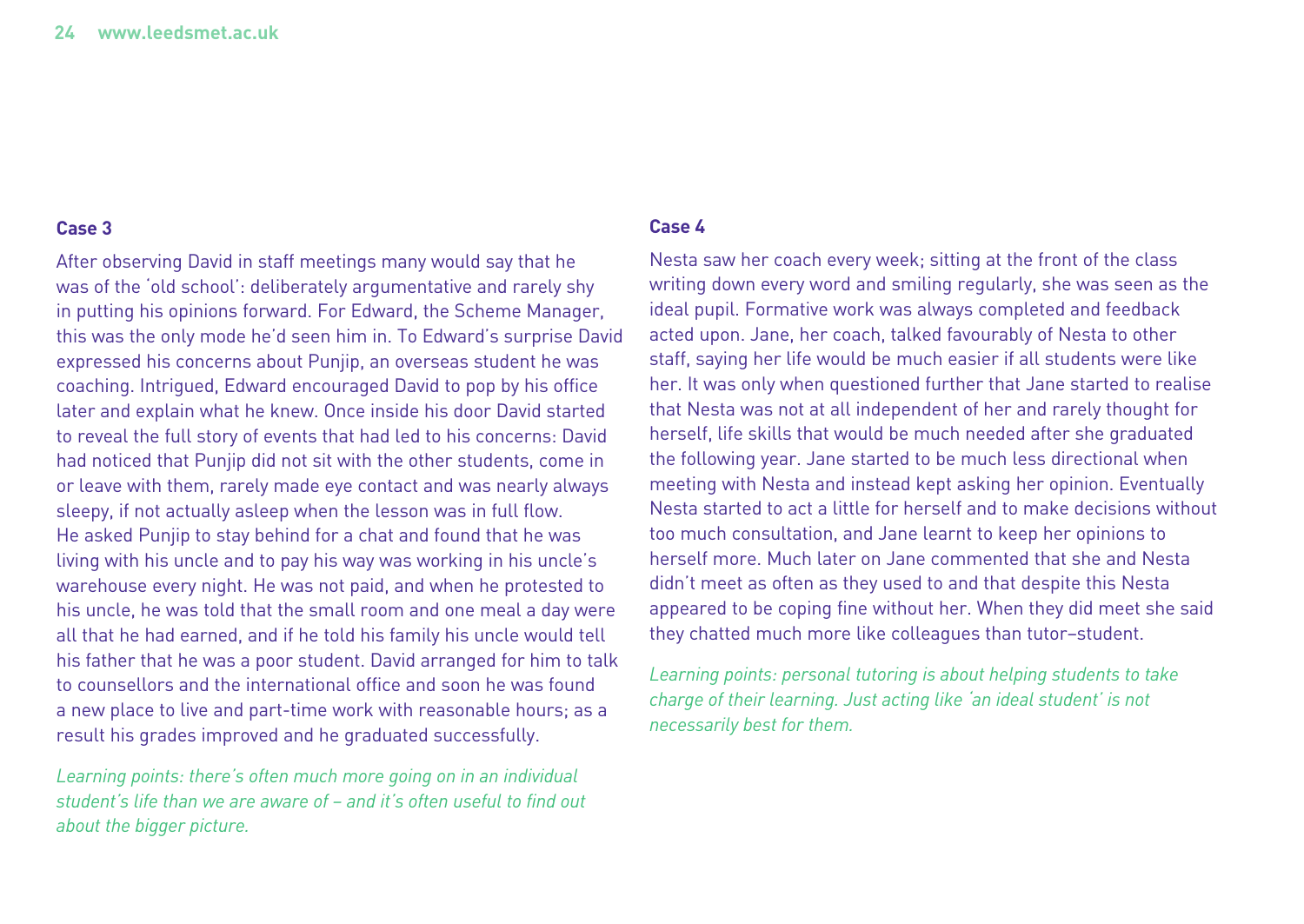#### **Case 5**

John was running a studio recording module where a coach group of 25 students would be broken into four sub-groups, one sub-group for each available studio. After three weeks of the groups settling into their respective projects, two students approached him complaining that the other four students in their sub-group were always standing back and not engaging. After patiently listening he enquired about the previous experience of the two students who had complained, and learnt they themselves were confident with the facilities, having used similar ones in previous courses. Further enquiries with the whole group's academic coach revealed that the other four had never been in an environment like a recording studio, although they were keen to learn. John talked later that week to the two experienced students and explained the benefits of them helping the less experienced members. Although initially resistant, the two tried the approach and soon found they took to the role quickly, and in trying to explain to others found their own understanding grew and the overall project functioned much better. Interestingly, the less experienced members, as their confidence grew, put forward many creative ideas, increasing the level of mutual respect.

*Learning points: help students to see how much they can learn by explaining what they already know to peers who don't yet know it. 'Working with others' is a skill highly valued by employers.*

#### **Another case study from a Teacher Fellow**

Several years ago I was the personal tutor of a student who was mildly homesick at the beginning of the first year. She broke up with her home-based boyfriend within the first six weeks. By Christmas she wasn't sleeping and her attendance was dropping off. Because students had to get undressed in practical classes, my colleagues happened to notice that this student was losing weight and seemed apathetic. She did not disclose on arrival that she had a history of depression. When she went to her GP, he picked up on her worsening depression and she started treatment.

I am not saying that all students who have a series of traumatic, stressful episodes will go on to have a depressive illness but it is important to be aware that students can have mental health problems. It helps if personal tutors pick up on the key issues, take students' problems seriously and refer on to GPs appropriately. I am more aware now.

*Learning points: remain vigilant for any signs that a student could be distressed or over-anxious. Human beings (whether students or tutors) are unlikely to say outright that they have a mental health issue – often they don't even realise this themselves, especially if the onset is gradual.*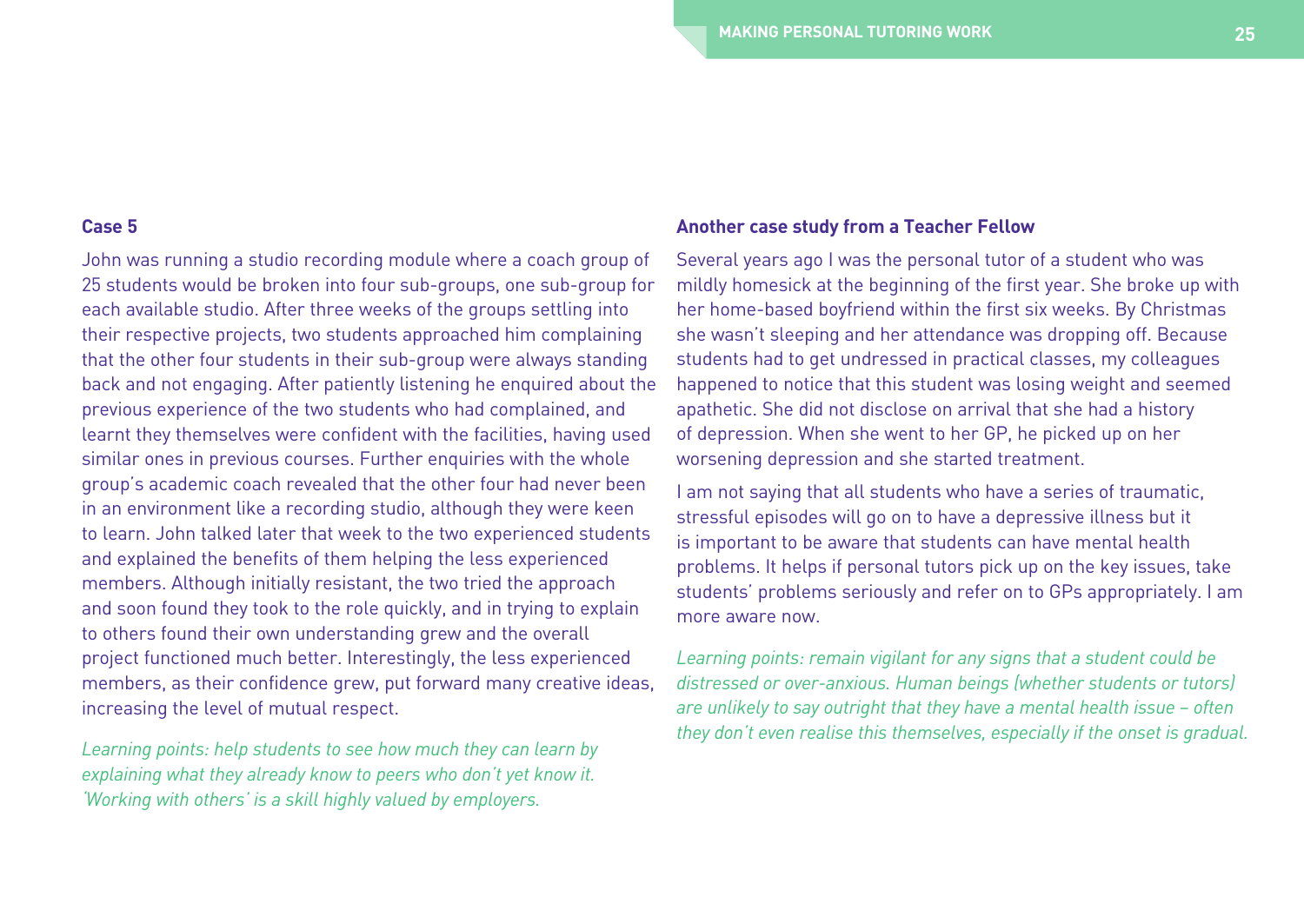#### **… and a story with a difference!**

Some years ago I did A-level English Literature at evening class with a friend. It was two evenings a week with two tutors – one taking the first evening and the second a different evening, both covering different parts of the syllabus. My friend absolutely loathed one of the tutors and refused to attend his classes but went to the 'nice' tutor's classes. So every week on the day after the 'loathed' tutor's class I would cycle over to her house and update her on what he had taught us. The upshot was that we both passed our A-level exams but she got a better grade than I did. I don't know if this tells me I am a better personal tutor than I am a student but it certainly proves the theory that you take in so much more if you need to teach it to someone else!

*Learning points: we all learn better from someone we like, and we like different people to different extents. Encourage students to learn from each other, as well as from tutors.*

*"Thank you doesn't seem a good enough word for what you've done for me. I will never forget the way you have brought out the best of my abilities and gently guided me throughout this year."*

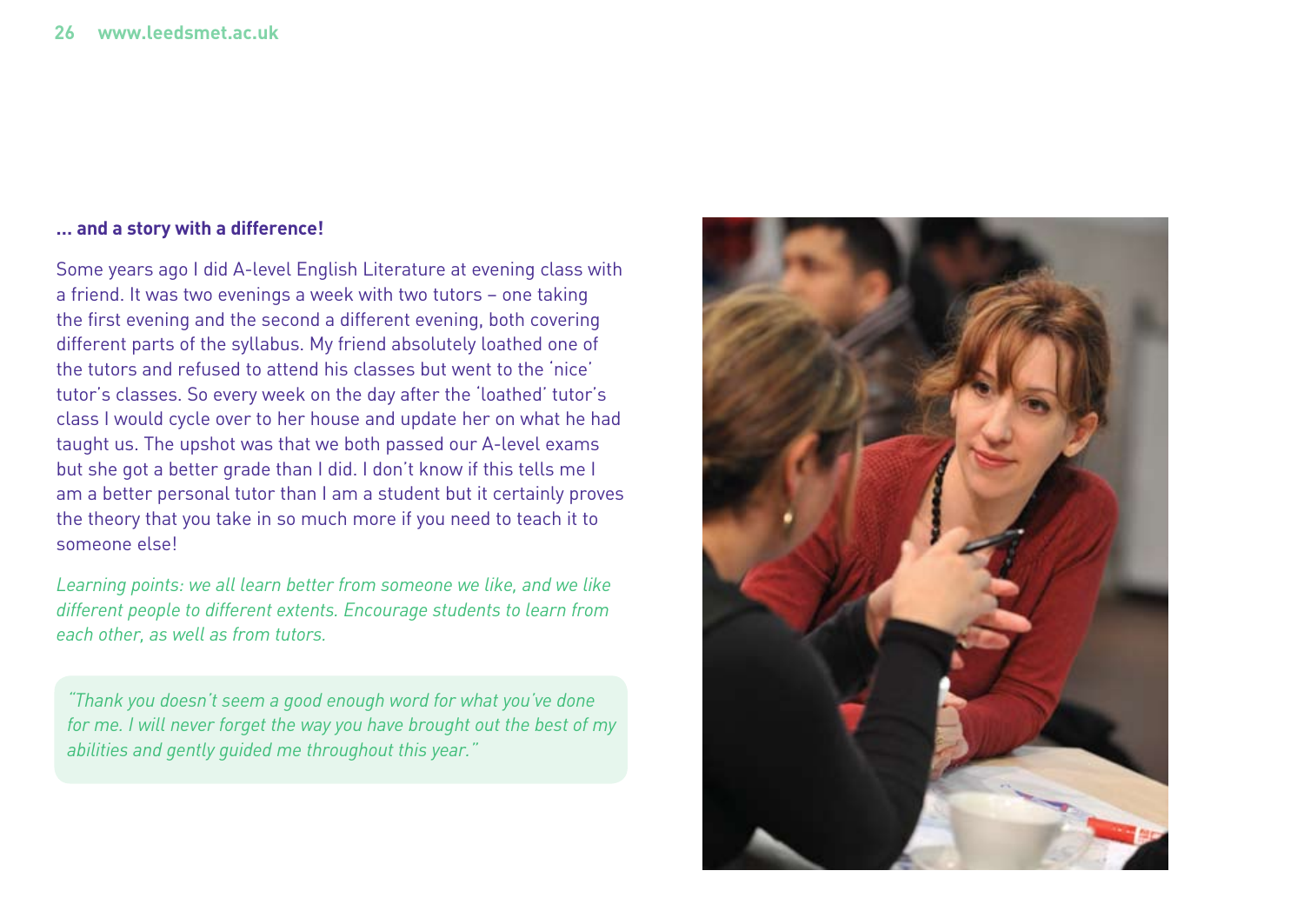# References and further reading

Bourner, T. & Barlow, J. (1991) *The Students' Induction Handbook*. London: Kogan Page.

Earwaker, J. (1992) *Helping and Supporting Students*. Oxford: SRHE/ Oxford University Press.

Jaques, D. (1989) *Personal Tutoring*. Oxford: OCSD.

Jaques, D. (1992) *Being a personal tutor: further induction pack* III. Oxford: Oxford Polytechnic.

KPMG (2010) Internal audit report to Leeds Metropolitan University.

Neville, L. (2007) *The Personal Tutor's Handbook*. Basingstoke: Palgrave MacMillan.

O'Connor, K.M. & Oates, L. (1999) *Academic Tutoring*. SEDA Special No 11. Birmingham: SEDA.

Ratcliff, P. (2009) *Lessons learnt from 10 years of academic coaching in Innovation North*. Internal Faculty paper: Leeds Metropolitan University.

Swain, H. (2008) The Personal Tutor. *Times Higher Education*, 3 January.

Thomas, L. & Hixenburgh, P. (eds) (2006) *Personal Tutoring in Higher Education*. Stoke-on-Trent: Trentham Books.

Wallace, J. (2000) *Supporting and Guiding Students*. In: Fry, H., Ketteridge, S. & Marshall, S. (eds) *A Handbook for Teaching and Learning in Higher Education: Enhancing academic practice*. London: Routledge.

Wheeler, S. & Birtle, J. (1993) *Handbook for Personal Tutors*. Buckingham: Open University Press.

Wisker, G., Exley, K., Antoniou, M. & Ridley, P. (2008) *Working Oneto-one with Students: Supervising, Coaching, Mentoring, and Personal Tutoring*. London: Routledge.

*"Thank you for the reference. I don't know what you put but it definitely did the job! Sorry I have not told you this sooner by email but I wanted to get you a card to show how much I appreciate all your time, advice and personal support over the last three years. It is only because of you that I have achieved my 'impossible' dream of becoming a teacher. I wish you the very best always and your family too."*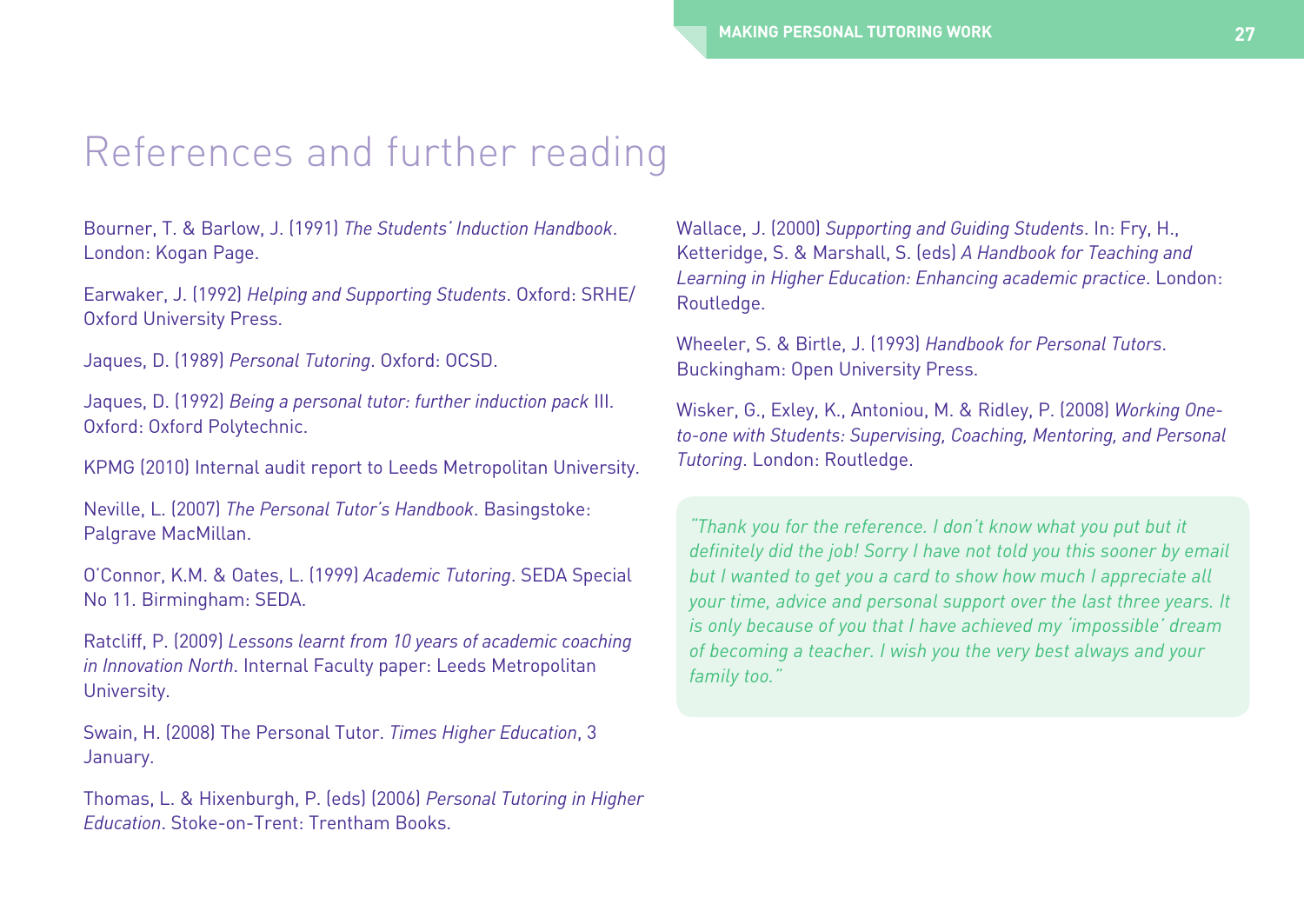# Resources at Leeds Met

#### **Helpzone**

Each campus has a helpzone and the helpzone website is designed to give a complete list of services and facilities within the University and the information you need to make use of them. 0113 812 3115/0113 812 3176 helpzone**@**leedsmet.ac.uk helpzone.leedsmet.ac.uk/

**A-Z of Student Services** www.leedsmet.ac.uk/helpzone/Student\_Services\_A\_Z.htm

**Students' Union Advice** 0113 812 8408 su.studentadvice**@**leedsmet.ac.uk

**Financial Advice** Contact the helpzone for support and appointments. www.leedsmet.ac.uk/financial\_advice/

**Financial Support** 0113 812 6701 sfss**@**leedsmet.ac.uk www.leedsmet.ac.uk/helpzone/9387550679FE45FAA17166CB3844A F0F.htm

**Careers and Education Guidance**  0113 812 5995 careers**@**leedsmet.ac.uk www.leedsmet.ac.uk/careers

#### **Jobshop**

0113 812 6700 (City Campus), 0113 812 7444 (Headingley Campus) jobshop.info**@**leedsmet.ac.uk www.leedsmet.ac.uk/jobshop

#### **Disability Support** 0113 812 8519

disabilityservices**@**leedsmet.ac.uk http://disability.leedsmet.ac.uk/main/index.htm?mid=1

**Accommodation Office** 0113 812 3278 accommodation**@**leedsmet.ac.uk

**Unipol** 0113 243 0169 www.unipol.org.uk/leeds/

**Libraries** 0113 812 3106/ 0113 812 5968 (City Campus) 0113 812 3164/ 0113 812 7467 (Headingley Campus) infodesk.lc**@**leedsmet.ac.uk http://libraryonline.leedsmet.ac.uk/

### **Skills for Learning**

Runs workshops on building study skills – for example essay/report writing, note taking, IT skills, giving presentations – and sessions on personal development such as time management. 0113 8125487 or skillsforlearning**@**leedsmet.ac.uk http://skillsforlearning.leedsmet.ac.uk/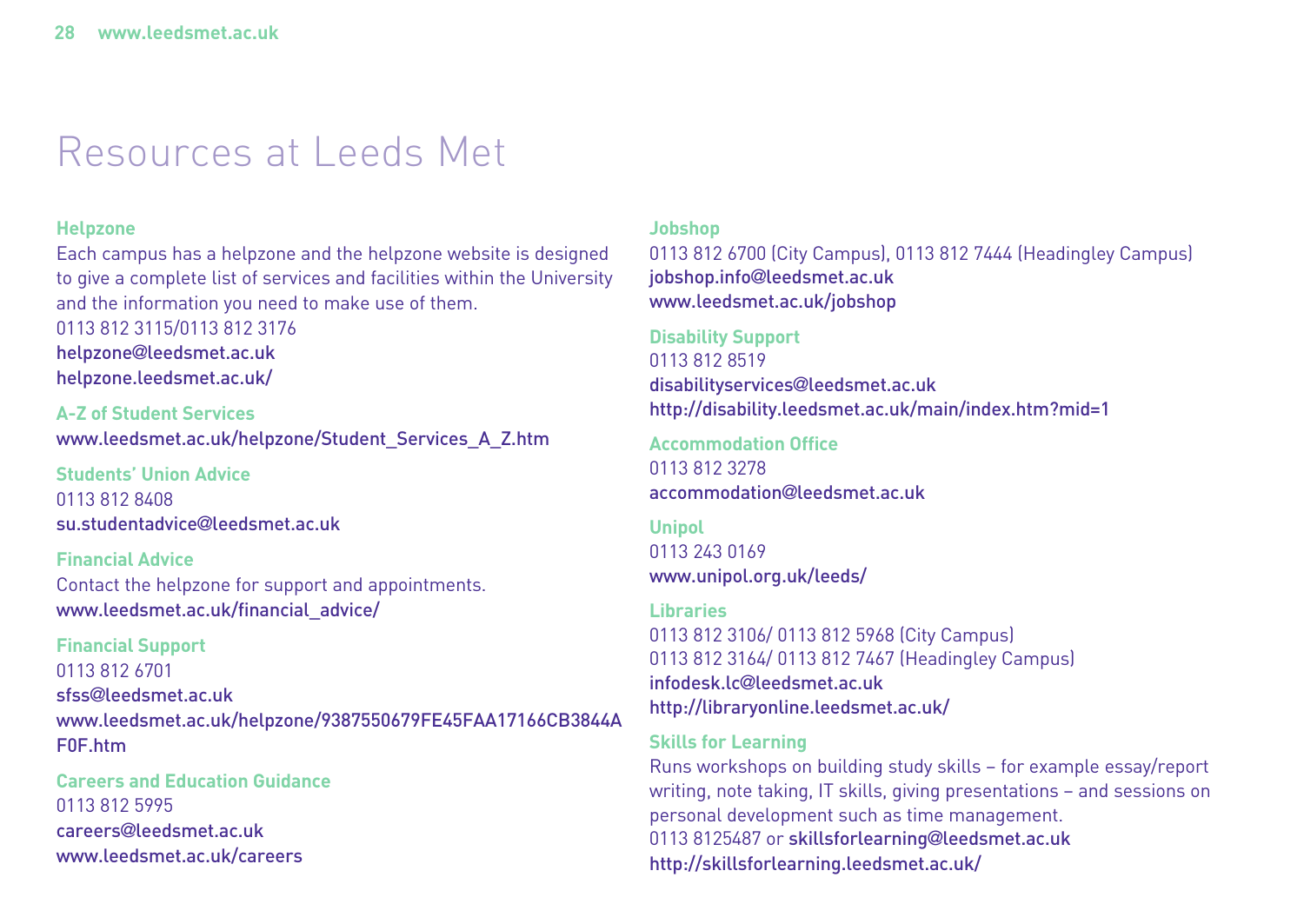# **International Students**

### www.leedsmet.ac.uk/internat/advice.htm

International Student Advice: contact the helpzone for support and appointments.

English language support during study: 0113 812 7440 elt**@**leedsmet.ac.uk

www.leedsmet.ac.uk/international/english/index\_ecis.htm

### **Childcare**

0113 812 6701 www.leedsmet.ac.uk/helpzone/6BC48CE457454930A6832CDEADAD BE0B.htm

#### **Travel**

www.leedsmet.ac.uk/metoffice/estateservices/transport/

#### **Equality & Diversity**

Includes information on the Dignity and Respect Network, Mediation Services and Student Equality Groups and Forums. 0113 812 5472 diversity**@**leedsmet.ac.uk www.leedsmet.ac.uk/diversity

**Counselling** 0113 812 5974 counselinfo.students**@**leedsmet.ac.uk www.leedsmet.ac.uk/counselling/

# **Samaritans** 08457 909090 www.samaritans.org

**NHS Direct**  For a list of GPs in Leeds, drop-in centres and medical advice. 0845 4647 www.nhsdirect.nhs.uk NHS drop-in centre: 0870 818 0003

**Chaplaincy** A multi-faith team provides support for all. 0113 812 3184 chaplaincy**@**leeds.ac.uk www.leeds.ac.uk/chaplaincy

**Student Safety** www.westyorkshire.police.uk

**Neighbourhood helpline** 0113 343 1064 neighbourhoodhelpline**@**leedsmet.ac.uk

**Citizens Advice Bureau** www.citizensadvice.org.uk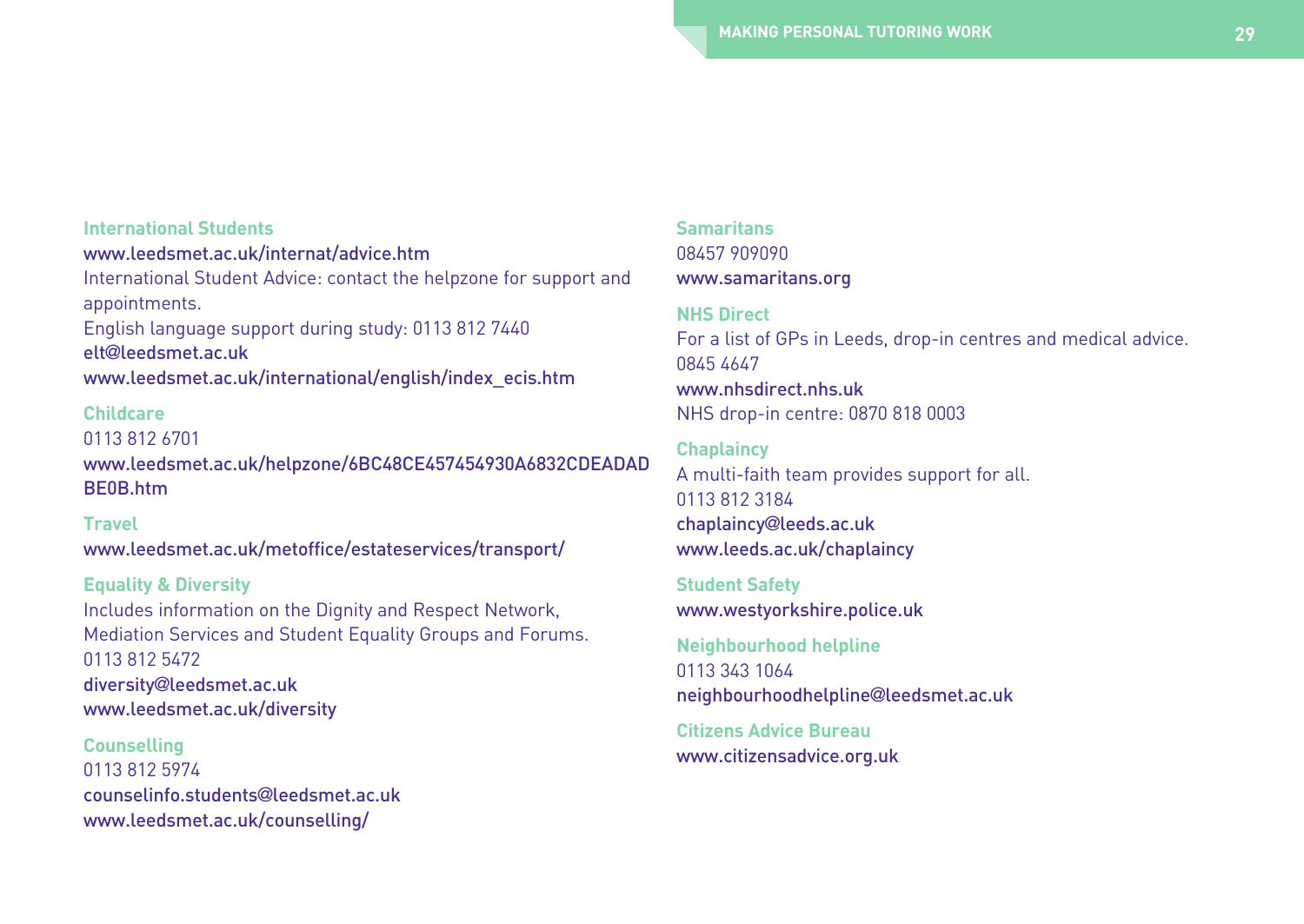# About the author

Phil Race has been, since June 2009, Emeritus Professor at Leeds Metropolitan University, and worked there part-time from 2005 as Visiting Professor: Assessment, Learning and Teaching. He was awarded a National Teaching Fellowship in 2007, and is a Senior Fellow of the Higher Education Academy.

Originally a scientist, for most of his career he has been involved in helping higher education staff to enhance their teaching, re-design their assessment processes and instruments, and develop ways of getting better feedback to more students in less time. Phil continues to travel around the UK (and far beyond) giving keynotes and running workshops on assessment, learning and teaching in further and higher education contexts.

Extracts from many of his publications can be downloaded from his website: http://phil-race.co.uk

Contact: phil**@**phil-race.co.uk

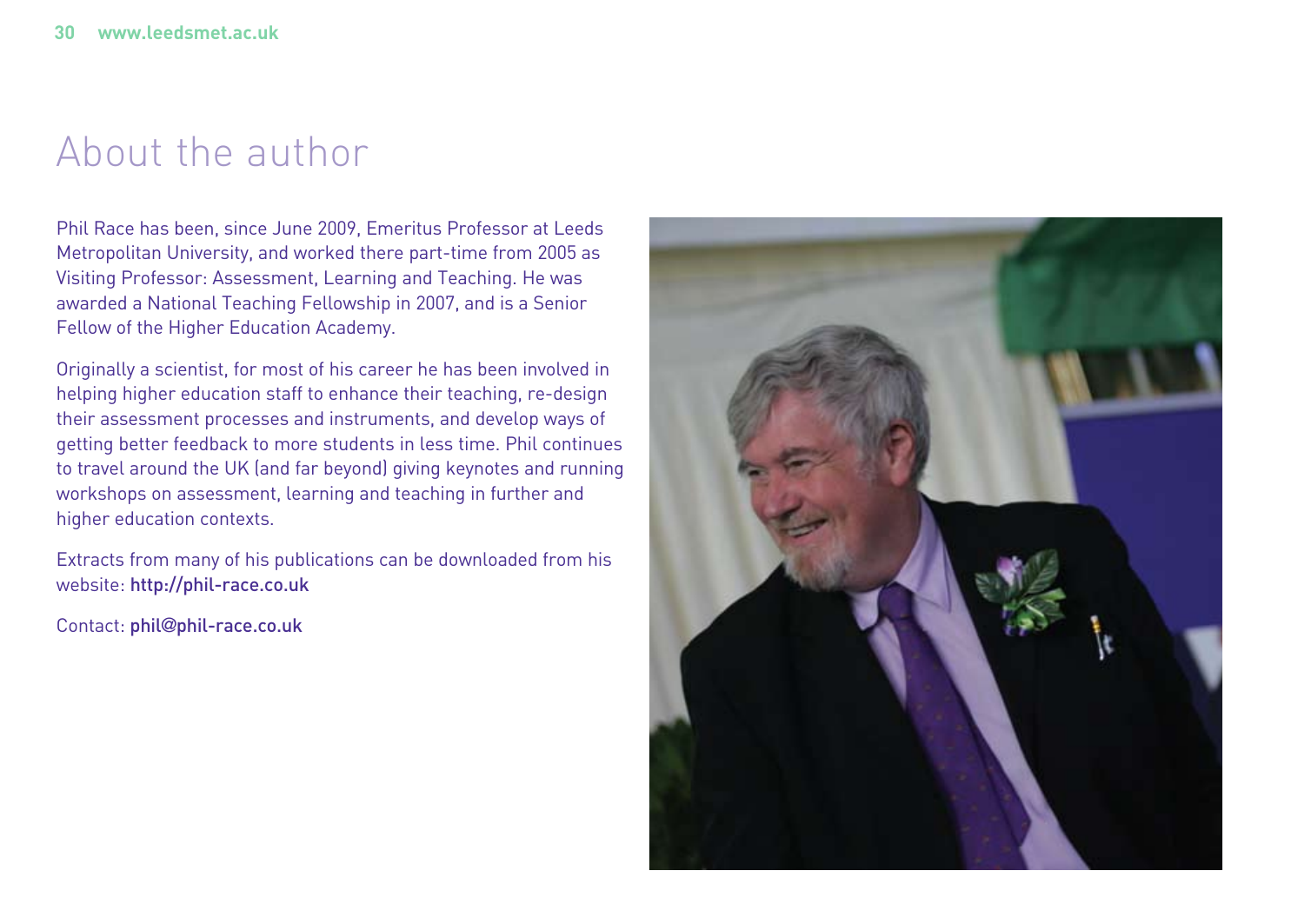# Other publications in this series

Other publications available from Leeds Met Press include:

In at the deep end – starting to teach in higher education By Phil Race ISBN 978-1-907240-00-3

Hands-on internationalisation By Leeds Met International Teacher Fellows ISBN 978-0-9555017-9-1

Cultural inclusivity By Yasmin Valli, Sally Brown and Phil Race ISBN 978-0-9560099-2-0

Writing and using good learning outcomes By David Baume ISBN 978-0-9560099-5-1

Using peer observation to enhance teaching By Phil Race with Leeds Met Teacher Fellows ISBN 978-0-9560099-7-5

Designing First-Year Assessment and Feedback: a guide for university staff By Ruth Pickford and the Leeds Met First Level Assessment and

Feedback project team ISBN 978-0-9560099-8-2

A student guide to University Assessment By Ruth Pickford and the Leeds Met First Level Assessment and Feedback project team ISBN 978-0-9560099-9-9

The Leeds Met Book of Resilience By Lucia Poole and Ruth Lefever, with Jacqueline Stevenson, Sean Dirrane and Amanda Wilson ISBN 978-1-907240-04-1

Course design for increased student satisfaction By David Baume ISBN 978-1-907240-05-8

Learn with Leeds Met: top tips towards your success By Phil Race ISBN 978-1-907240-07-2

Using assessment to support student learning By Graham Gibbs ISBN 978-1-907240-06-5

A short guide to oral assessment By Gordon Joughin ISBN 978-1-907240-09-6

#### **Ordering**

To order printed copies, singly or in bulk, or to enquire about site licences to customise publications for your own institution, please email publications**@**leedsmet.ac.uk or telephone 0113 812 9257.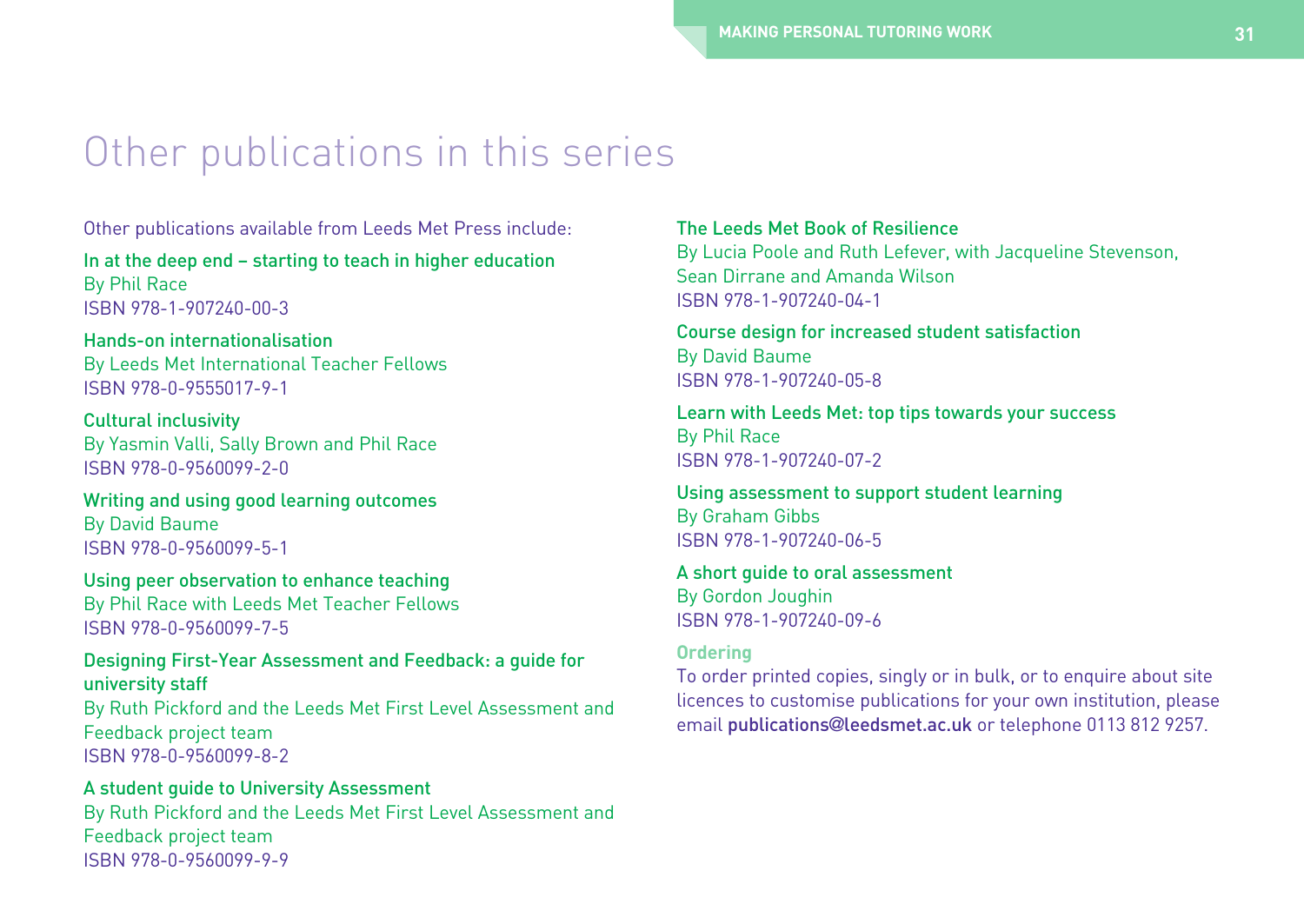# **www.leedsmet.ac.uk**